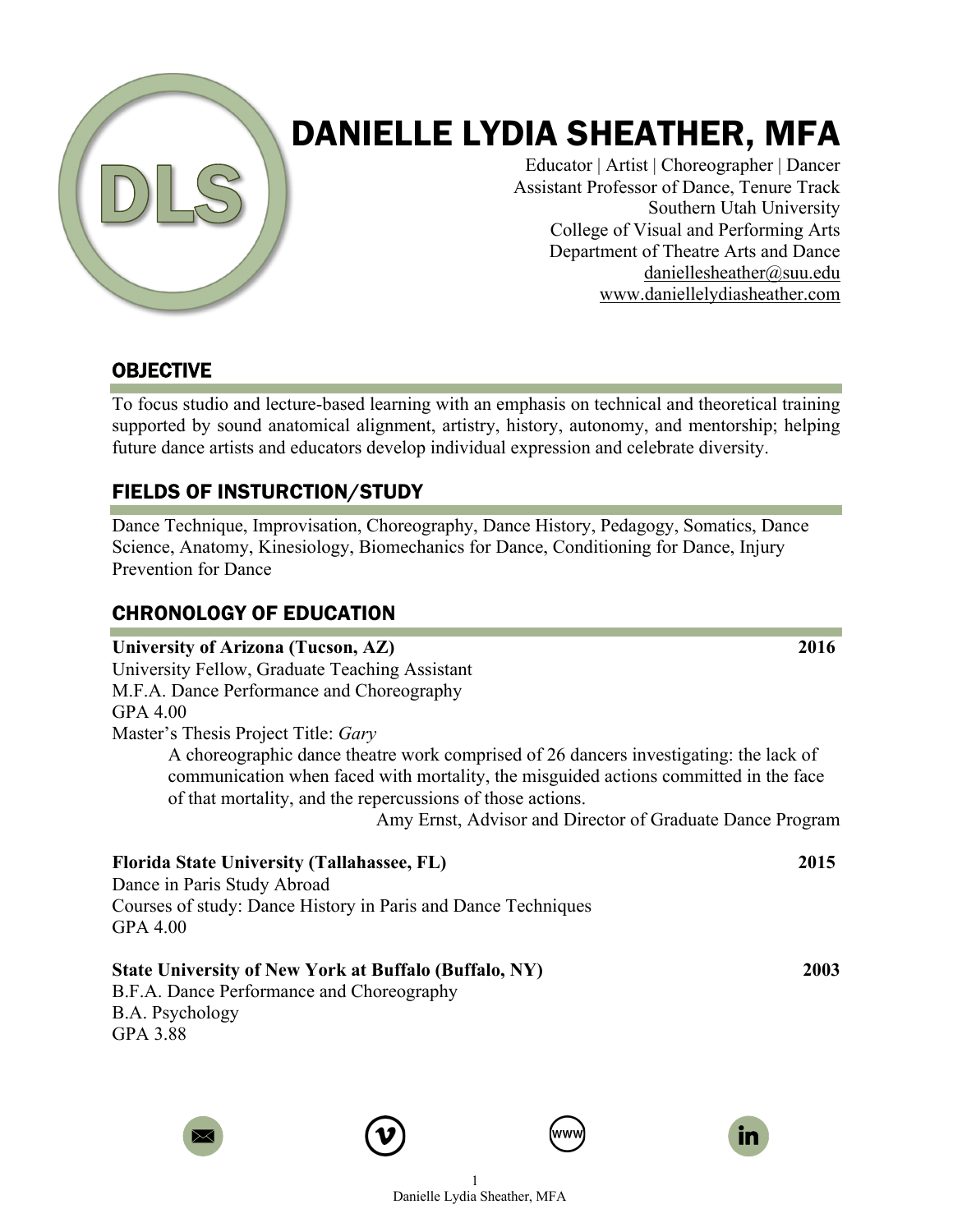# CHRONOLOGY OF EMPLOYMENT

#### **ACADEMIC EXPERIENCE**

Note: A complete list of course descriptions, number of students served, type of student, and course evaluations can be made available upon request. Choreography and Service for these institutions are listed in those prospective categories below.

### **Southern Utah University Current Position**

#### **Assistant Professor of Dance**

Courses Taught:

- DANC 1100 Ballet I
- DANC 1500 Jazz Dance I
- DANC 1520 Cross Cultural Dance
- DANC 2500 Jazz Dance II
- DANC 2120 Tap Dance II
- DANC 3090 Jazz Dance III
- DANC 3070 Musical Theatre Dance II
- DANC 4300 Dance Ensemble
- DANC 4500 Dance History & Criticism
- Forthcoming:
	- o DANC 3500 Dance History Summer Session Online
	- o DANC 1580 Tap Dance I
	- o DANC 3340 Jazz Dance V
	- o AA 6920 Special Projects in Arts Administration (Graduate Course)

Substitute Instructor:

- DANC 1010 Inside the Art of Dance
- DANC 2150 Classical Ballet III
- DANC 2160 Modern Dance III
- DANC 3150 Classical Ballet V

Invited Lecturer:

- DANC 1010 Inside the Art of Dance
- DANC 2300 Dance Production and Design.
- DANC 3500 Dance History

Rehearsal Director:

• Mark Burrell, Guest Artist from Southern Methodist University for *A Night Out*

#### **University at Buffalo (Buffalo, NY) 2017-2019 Clinical Assistant Professor Member, Graduate Faculty** Courses Taught:

• DAC 104 Appreciating Dance (Seated & Online)







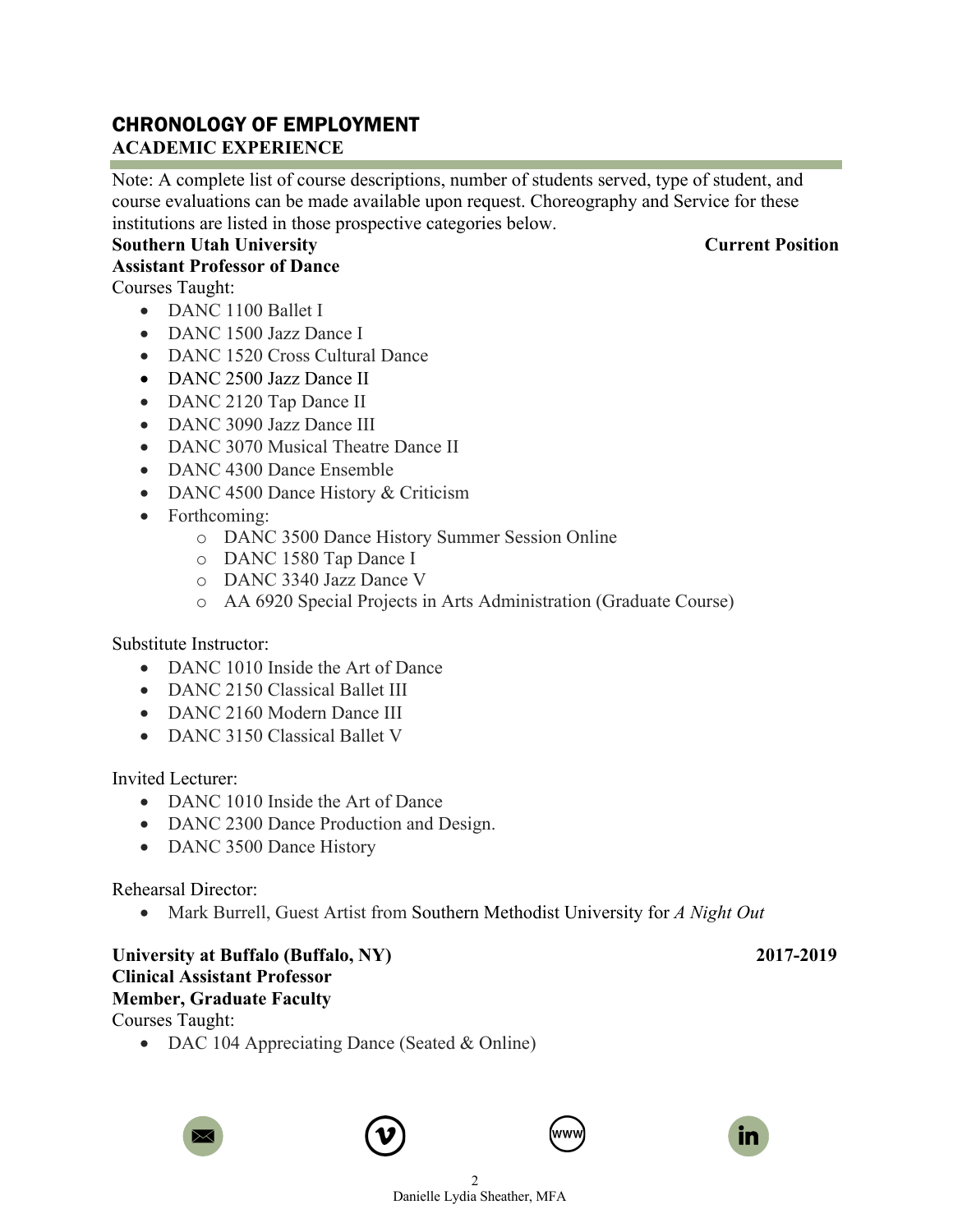- DAC 213 Ballet I
- DAC 214 Ballet II
- DAC 341/DAC 520 Ballet III (Cross-Listed Undergraduate/Graduate)
- DAC 371 Jazz III
- DAC 372 Jazz IV
- DAC 415/515 Mind Body Integration (Cross-Listed Undergraduate/Graduate)
- DAC 479 Ballet Tutorial
- DAC 496 Internship in Teaching Dance
- MTR 320 Music Theater Dance II

Substitute Instructor:

- DAC 116 Ballet I
- DAC 202 Modern Dance II
- DAC 418 Jazz VI

Invited Lecturer:

- Freshman Assembly: Commercial Dance & Developing Artistry
- DAC 418 Jazz VI: Reels & Websites
- DAC 430 Dance History: Copyright Issues in Music Videos
- DAC 605 Graduate Dance Teaching Seminar: Instructional Resources & Technology in the Creative Process Lecture

Workshops Presented:

• Progressing Ballet Technique®

#### **East Carolina University (Greenville, NC) 2016-2017 Instructor/Guest Artist**

Courses Taught:

- DNCE 1000 Introduction to Dance, (Online)
- DNCE 1001 Fundamentals of Ballet
- DNCE 1115 Beginning Modern Dance I
- DNCE 1125 Beginning Modern Dance II
- DNCE 2201 Improvisation for Dancers I
- DNCE 2202 Improvisation for Dancers II
- DNCE 2145 Intermediate Modern Dance II
- DNCE 3011 Pointe
- DNCE 4172 Advanced Contemporary

#### Substitute Instructor for:

- DNCE 1114 Beginning Ballet I
- DNCE 1114 Beginning Ballet for Musical Theater Majors
- DNCE 2144 Intermediate Ballet II
- DNCE 3164 Advanced Ballet







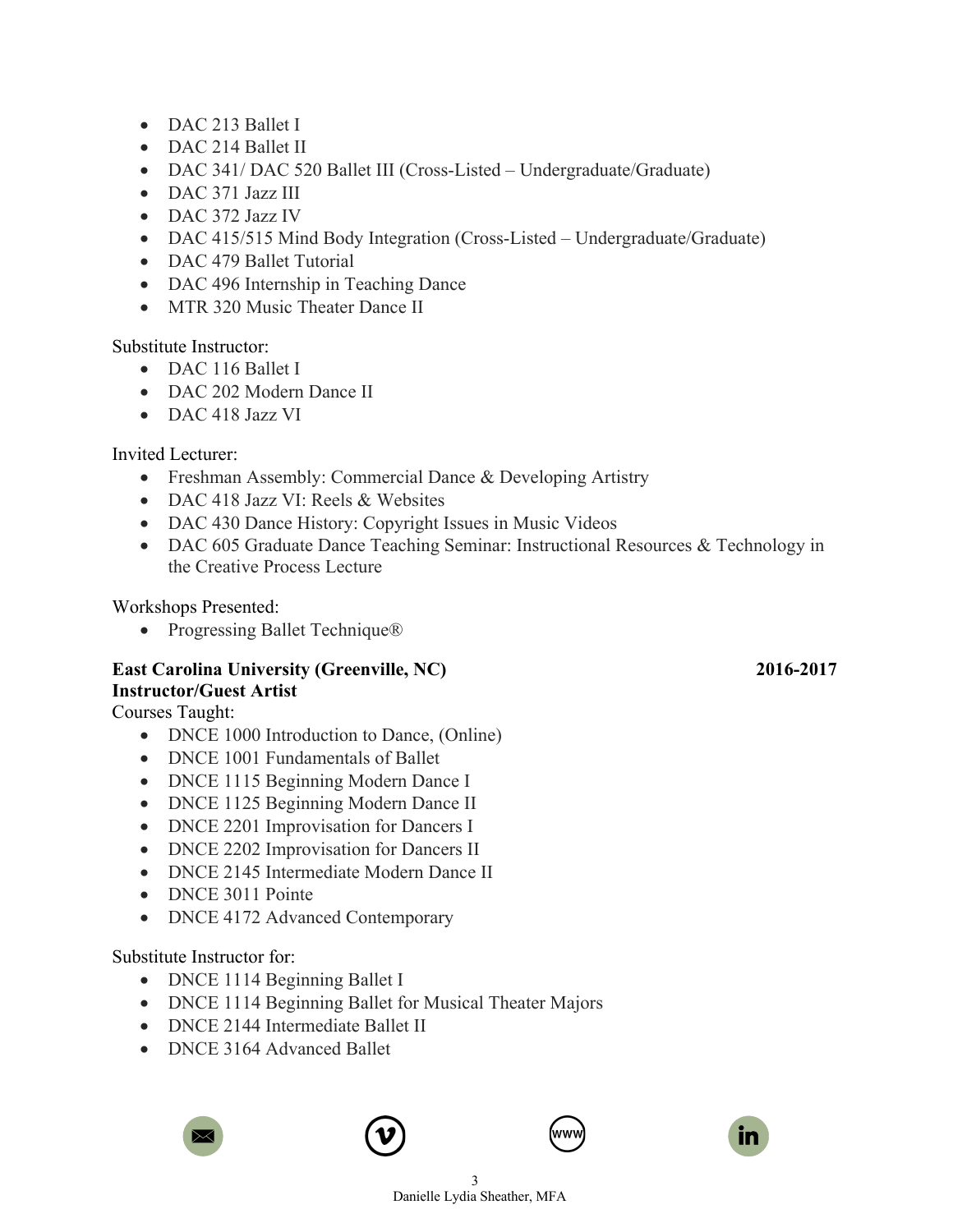• DNCE 4046 Composition I

Workshops Presented:

- Professional Preparations for Senior Dance Majors
- Mock Auditions for Musical Theater Majors
- Professional Summer Study for Dance Majors

Rehearsal Director:

• Emily Schoen, Guest Artist of Schoen Movement Company for *Together We Know*

### **University of Arizona School of Dance (Tucson, AZ) 2014-2016 Instructor of Record**

Courses Taught:

- DNC 112A Introduction to Ballet
- DNC 112B Beginning Ballet with Limited Experience
- DNC 144A Introduction to Jazz Dance
- DNC 144B Jazz Dance Beginning with Limited Experience
- DNC 145 Beginning Improvisation for Dance Majors
- DNC 152C Intermediate Modern Dance
- DNC 175 Theater Dance
- DNC 176B Beginning Tap Dance with limited Experience

Substitute Instructor for:

• DNC 241 Modern Dance Technique for Dance Majors

Invited Lecturer:

• DNC 245 Basic Choreography

Rehearsal Assistant:

- Helene Alexopoulos, Former NYCB Soloist and répétiteuse for Jerome Robbin's *Antique Epigraphs*
- Melissa Lowe, Director of Student Services and Undergraduate Advisor
- Sam Watson, Artist in Residence
- James Clouser, Visiting Professor
- Michael Williams, Professor

#### Graduate Teaching Assistant:

- DNC 446/546 Careers in Dance (Cross-Listed Undergraduate/Graduate)
- DNC 445/545 Advanced Choreography (Cross-Listed Undergraduate/Graduate)
- DNC 100 Looking at Dance







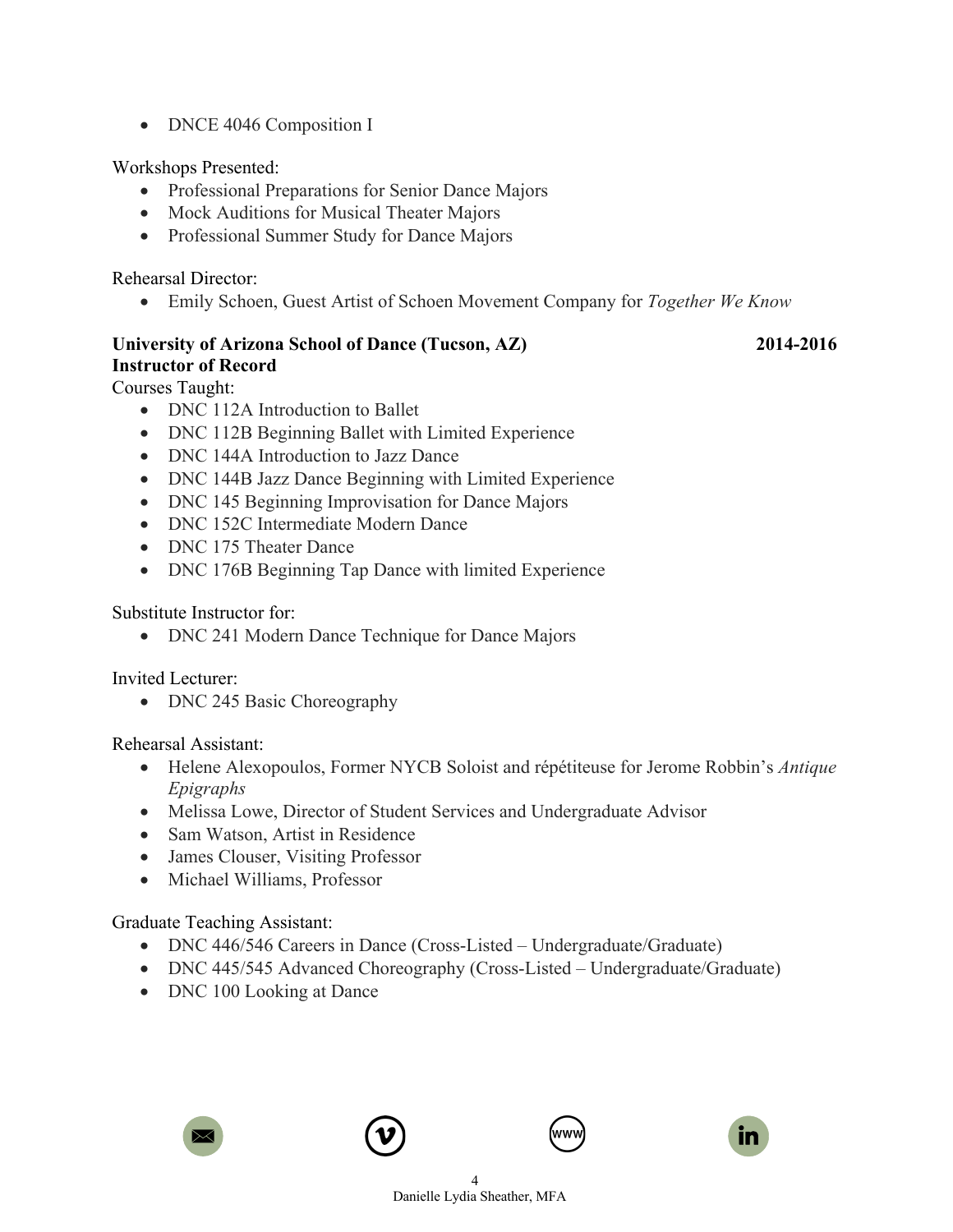#### **National High School Shakespeare Competition (Cedar City, UT) 2019 Adjudicator/Master Teacher**

• Invited to adjudicate choreography from various high schools throughout Utah and surrounding states as well as teach master classes in Contemporary and Jazz dance.

#### **University at Buffalo (Buffalo, NY) 2018 Adjudicator**

from beginning to advanced levels

**Guest Lecturer**

**Master Teacher**

• Invited to adjudicate student submissions for *ChoreoLab* a faculty directed concert where students apply through the process of submitting various materials including choreographic links and rationale for their works

### **Friday Forum, Guest Faculty**

• Invited to teach a master class in *Progressing Ballet Technique*® to current BFA and BA dance students

#### **East Carolina University (Greenville, NC) 2017-2019 Summer Jazz Intensive, Guest Faculty**

- Invited to teach Jazz Dance Master Classes for the Annual Summer Intensive for
- incoming and returning students as well as students within the community 18 and older

# **Dance Masters of America 2018-2019**

# **Teacher Training School (TTS), Master Class Faculty**

• Invited to teach: Modern, Improvisation Techniques, Modern Études, and Contemporary Partnering held at the University at Buffalo

### **Nickel City Dance (Buffalo, NY) 2017-2019 Master Class Faculty**

• Teaching Intermediate level master class in Ballet with an eclectic mix of classical line and contemporary ballet for pre-professional and professional students 18 and older.

> 5 Danielle Lydia Sheather, MFA

# **SI DANCE (Williamsburg, VA) 2011-2019**

# **Guest Faculty/Guest Choreographer**

• Idioms taught included: Ballet, Jazz, Tap, and Yoga









# **GUEST TEACHING/CHOREOGRAPHY & ADJUDICATION EXPERIENCE**

Technology in the Creative Process Lecture via Zoom.

**University at Buffalo (Buffalo, NY) 2020**

**Salt Lake School for the Performing Arts (Salt Lake City, UT) 2019**

# • Invited to teach DAC 605 Graduate Dance Teaching Seminar: Instructional Resources &

• Invited to teach three master classes to a variety of levels of high school students ranging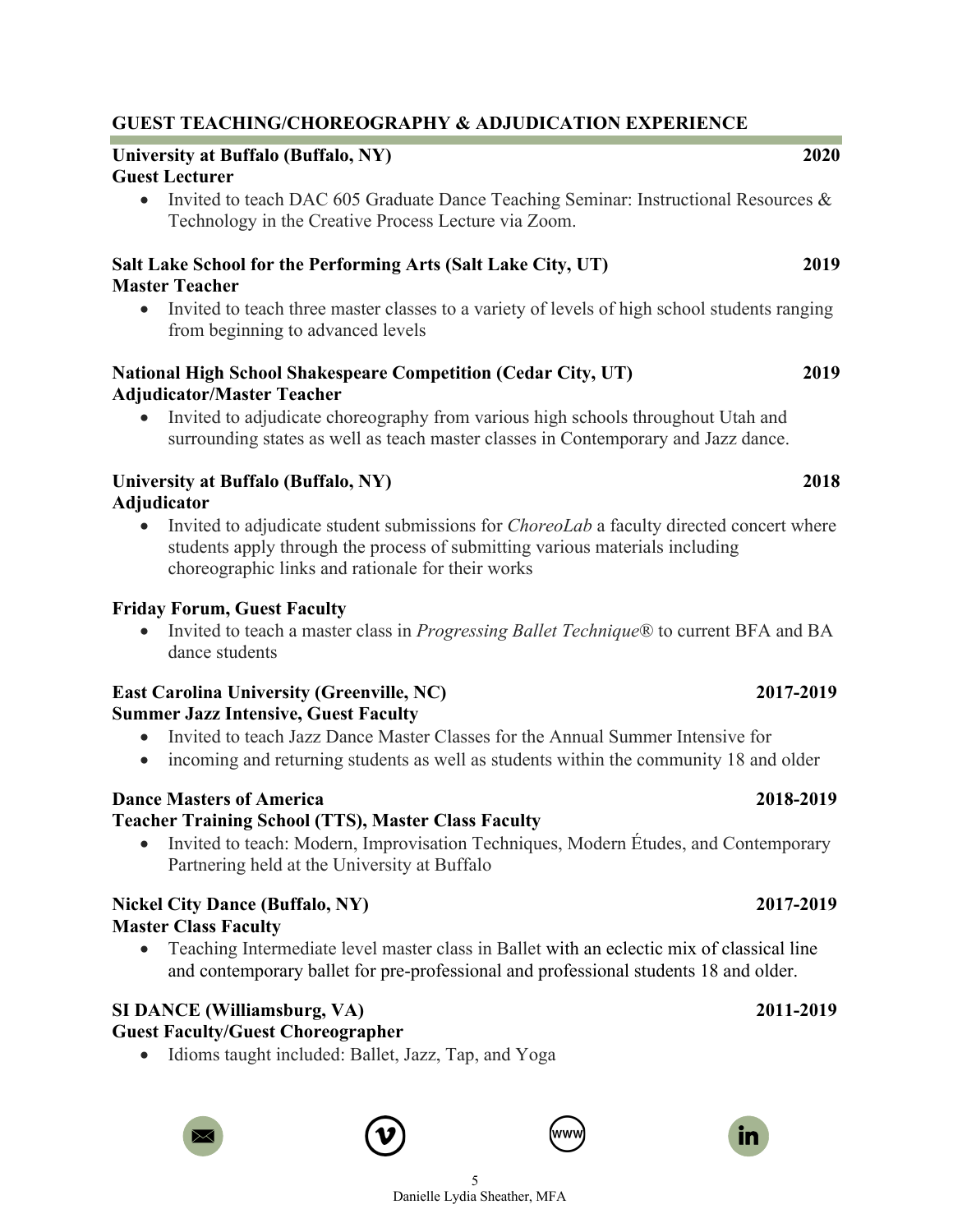| Choreographed works also set for advanced students                                                                                                                                                                                                        |           |
|-----------------------------------------------------------------------------------------------------------------------------------------------------------------------------------------------------------------------------------------------------------|-----------|
| <b>East Carolina University, (Greenville, NC)</b><br>Choreographer<br>Mock Dance Audition Call for Musical Theater Majors and Minors<br>$\bullet$                                                                                                         | 2016      |
| Dance in Paris, (Paris, France)<br><b>Guest Lecturer</b><br>• Lectured on special topics including Josephine Baker and the Jazz Age                                                                                                                       | 2015      |
| <b>University of Arizona</b><br><b>Imfoculta Community Center (Nogales, Mexico)</b><br><b>Guest Faculty</b><br>Ballet faculty for cultural and educational outreach<br>$\bullet$                                                                          | 2014      |
| Jazz in AZ, (Tucson, AZ)<br><b>Scholarship Adjudicator</b><br>Scored students in the teen category for various scholarships including:<br>$\bullet$<br>Perry Mansfield, River North Dance Chicago, Gus Giordano Summer Program, and NYC<br>Dance Alliance | 2014      |
| <b>Dance Dimensions (New Milford, NJ)</b><br><b>Faculty/Choreographer</b><br>Idioms taught included: Ballet, Jazz, and Contemporary<br>Choreographed various solos, duets, trios, and group dances for competition                                        | 2006-2016 |
| <b>Thunderstruck Dance Competition (US National Tour)</b><br><b>Guest Adjudicator</b><br>Scored students at all levels for regional dance competitions throughout the United States<br>$\bullet$                                                          | 2011-2014 |
| <b>State University of New York at Buffalo (Buffalo, NY)</b><br><b>Guest Faculty &amp; Artist</b><br>Invited to perform and teach for the Back to Buffalo 2: U.B Dance All-Star Alumni<br>$\bullet$<br>Concert<br>$\bullet$                               | 2010      |
| Eastern Virginia School for the Performing Arts (Williamsburg, VA)<br><b>Guest Faculty</b><br>Taught classes for the summer programs in Jazz and Tap<br>$\bullet$<br>Aided in Fall Placement                                                              | 2007-2008 |
| <b>Broadway Dance Center (New York, NY)</b><br><b>Faculty</b><br>Children and Teen Program Faculty for Jazz and Tap                                                                                                                                       | 2006-2007 |







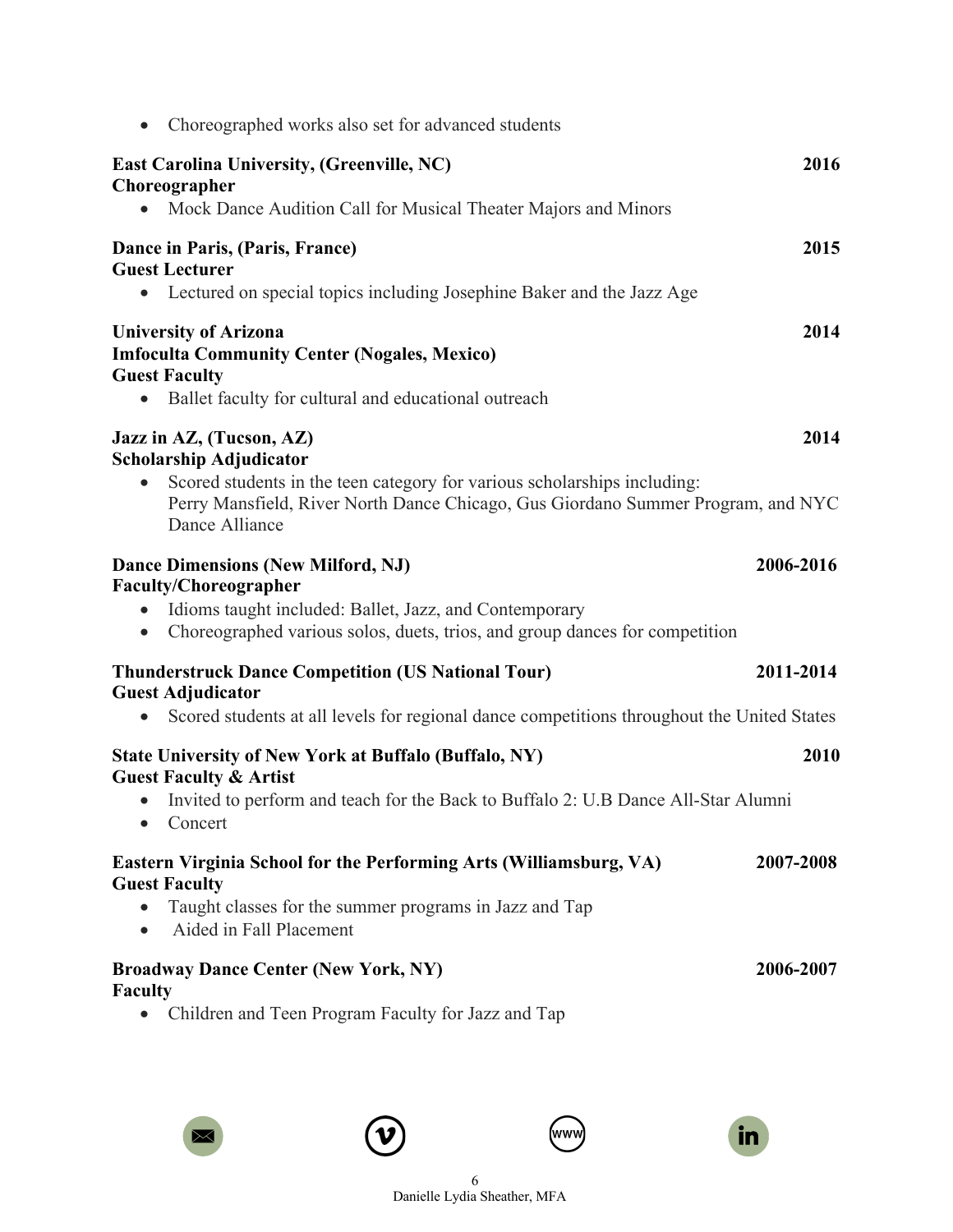#### **CHOREOGRAPHIC EXPERIENCE**

Note: A digital choreographic portfolio is available at www.vimeo.com/daniellelydiasheather Password protected videos can be made available upon request.

#### **Works in Progress**

*It Slips* **April 2017-Present**

- Premiere TBD
- Dance on Film, currently in editing phase

#### *The Art of Manipulation* **January 2016-Present**

- Excerpts premiere: April  $24<sup>th</sup>$ ,  $2016$
- Theatre: University of Arizona, Ina Gittings Studio Theater, Tucson AZ
- Presented as part of *Last Chance to Dance, Exploit Exhibition, Spring 2016*
- Style: Contemporary Ballet
- Number of dancers: 2
- Music: *Amuse-Bouche* Composed & Performed by: Brian Reitzell

#### **Completed Works**

#### *Permanent Impermanence* **2020**

- Expected Premiere: *Tabula Rasa* Faculty Dance Concert Southern Utah University February 28<sup>th</sup>- March 2<sup>nd</sup>, 2020
- Theatre: Eileen and Allen Anes Theatre
- Commissioned for *Tabula Rasa* Faculty Dance Concert Southern Utah University
- Style: Contemporary
- Number of dancers: 8
- Music: *Last Hour Story* Composed & Performed by: Julia Kent

#### *Kyrie Eleison* **2019**

- Premiere: October  $10^{th}$ -13<sup>th</sup>, 2019
- Theatre: University at Buffalo, Center for the Arts, Drama Theatre, Buffalo, NY
- Commissioned for Zodiaque Dance Company's spring 2019 performance *Dances On*
- Style: Contemporary
- Number of dancers: 9
- Music: La Cathédrale Englouti Composed by: Claude Debussy Performed by: Ronan O'Hora

•

### *NEVER, the less* **2019**

- Premiere: March  $7<sup>th</sup>$   $10<sup>th</sup>$ , 2019
- Theatre: University at Buffalo, Center for the Arts, Drama Theatre, Buffalo, NY
- Commissioned for Zodiaque Dance Company's spring 2019 performance *Dances On*
- Selected to be presented at the Cathy Wendell Lista Memorial Concert on 05/05/2019
- Style: Jazz
- Number of dancers: 5







7 Danielle Lydia Sheather, MFA



in.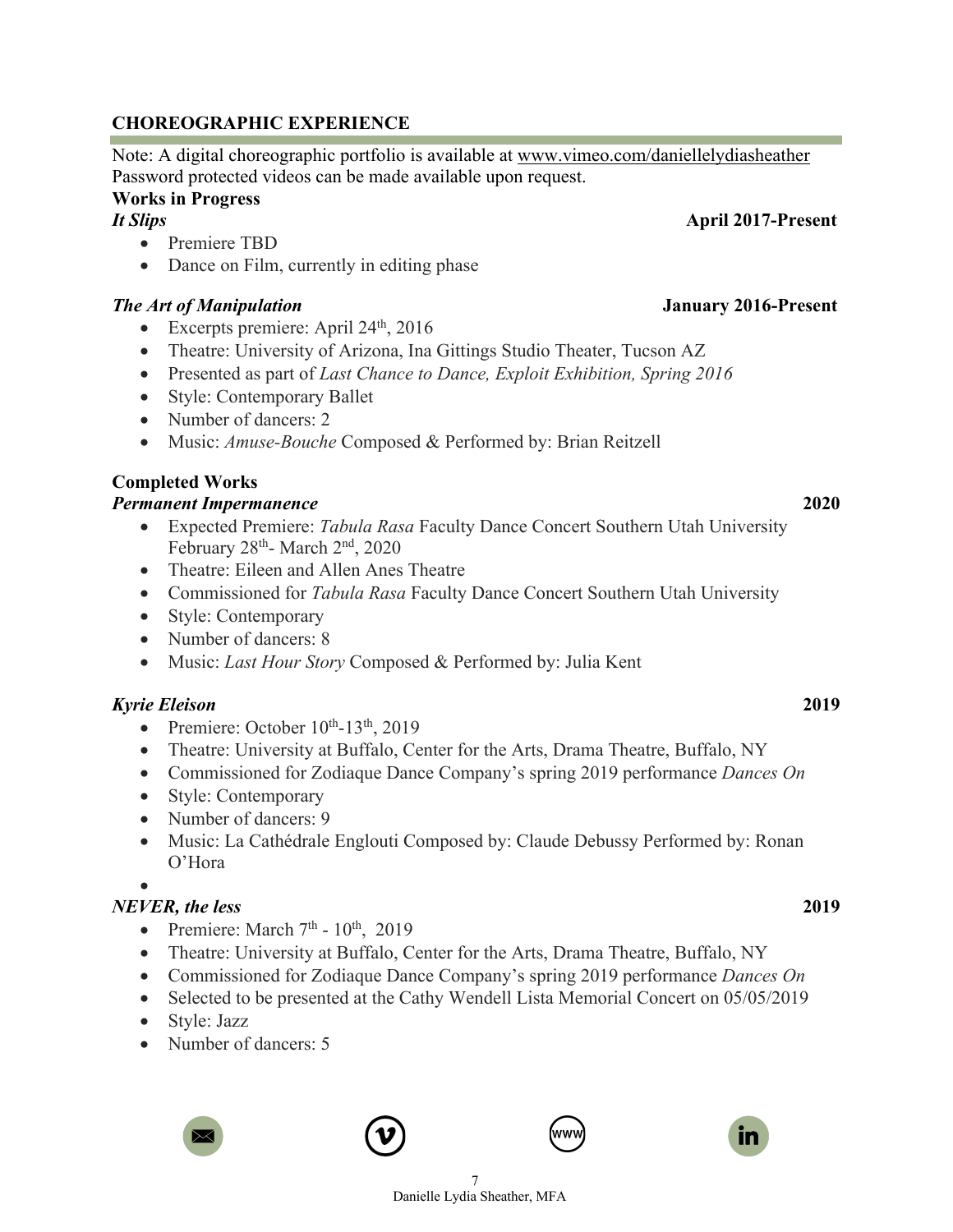|                                                  | Music: It's a Man's Man's Man's World Composed by: James Brown & Betty Jean<br>Newsome, Performed by: James Brown; I Put a Spell on You Composed by: Screaming<br>Jay Hawkins, Performed by: Nina Simone; Feelin' Good Composed by: Leslie<br>Bricusse/Anthony Newley, Performed by: Angelina Jordan |      |
|--------------------------------------------------|------------------------------------------------------------------------------------------------------------------------------------------------------------------------------------------------------------------------------------------------------------------------------------------------------|------|
| <b>Corvus</b>                                    |                                                                                                                                                                                                                                                                                                      | 2018 |
| $\bullet$                                        | Premiere: November $15th - 18th$ , 2018                                                                                                                                                                                                                                                              |      |
| $\bullet$<br>$\bullet$                           | Theatre: University at Buffalo, Center for the Arts, Drama Theatre, Buffalo, NY<br>Commissioned for <i>Celebration 45</i> , Zodiaque Dance Company's 45th Anniversary<br>Performance and Gala                                                                                                        |      |
| $\bullet$                                        | <b>Style: Contemporary Ballet</b>                                                                                                                                                                                                                                                                    |      |
| $\bullet$                                        | Number of dancers: 11                                                                                                                                                                                                                                                                                |      |
| $\bullet$                                        | Music: Exurgency & The Last Bird; Composed/Performed by: Zöe Keating                                                                                                                                                                                                                                 |      |
|                                                  | Women on the Verge of a Nervous Breakdown<br>Opening: April 26th - May 6th, 2018                                                                                                                                                                                                                     | 2018 |
| $\bullet$<br>$\bullet$<br>$\bullet$              | Theatre: University at Buffalo, Center for the Arts, Drama Theatre, Buffalo, NY<br>Commissioned by Musical Theatre Program, Department of Theatre & Dance<br>Cast Size: 26                                                                                                                           |      |
| $\bullet$                                        | Composer: David Yazbek                                                                                                                                                                                                                                                                               |      |
| awhile                                           |                                                                                                                                                                                                                                                                                                      | 2018 |
| $\bullet$<br>$\bullet$<br>$\bullet$<br>$\bullet$ | Premiere: March 9th - 11th, 2018<br>Theatre: University at Buffalo, Center Arts Black Box Theatre, Buffalo, NY<br>Commissioned for <i>Cool Hunting</i> Zodiaque Dance Ensemble's 20 <sup>th</sup> Anniversary<br>performance<br>Style: Contemporary                                                  |      |
| $\bullet$<br>$\bullet$                           | Number of dancers: 7<br>Music: Who Knows Where the Time Goes; Composed by: Sandy Denny; Performed by:<br>Nina Simone                                                                                                                                                                                 |      |
|                                                  | <b>Would You?</b>                                                                                                                                                                                                                                                                                    | 2018 |
| $\bullet$<br>$\bullet$<br>$\bullet$              | Premiere: April 22 <sup>nd</sup> , 2018<br>Theatre: East Carolina University, Archie Burnette Studio Theater Greenville, NC<br>Commissioned for Random Acts, fall 2017<br>Style: Jazz<br>Number of dancers: 6<br>Music: Would You?; Performed by: Burn the Floor Orchestra                           |      |
|                                                  | <b>Mother Courage</b>                                                                                                                                                                                                                                                                                | 2017 |
| $\bullet$                                        | Premiere: March 23rd - 28th, 2017<br>Theatre: East Carolina University, McGinnis Auditorium, Greenville, NC<br>Commissioned for <i>Dance 2017</i> the mainstage spring production                                                                                                                    |      |
|                                                  | in<br>wwv<br>$\Join$                                                                                                                                                                                                                                                                                 |      |

Danielle Lydia Sheather, MFA

8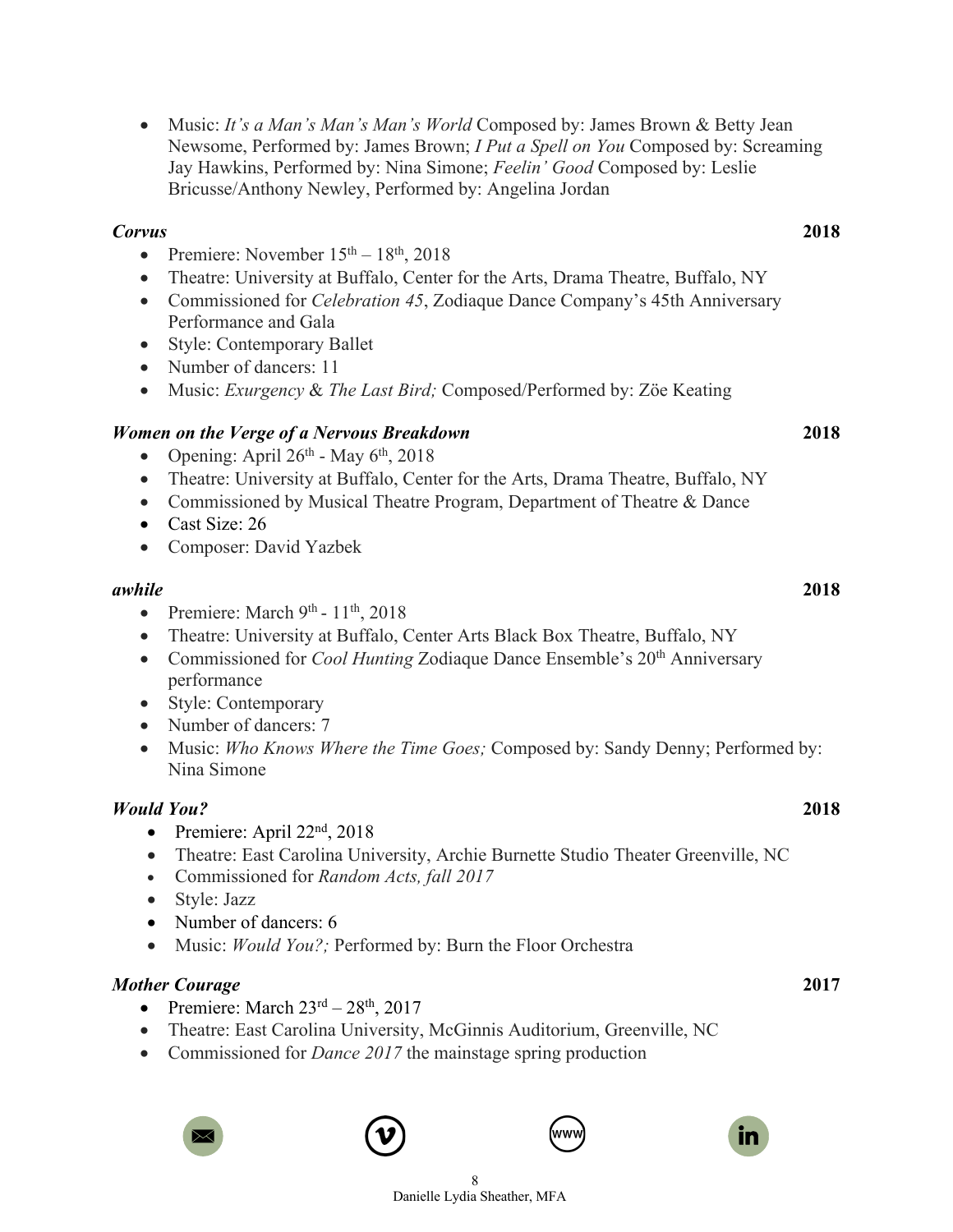- Style: Contemporary
- Number of dancers: 12
- Music: *(Untitled), The Anvil Chorus, Cheating, Lying, Stealing, Child II, Stick Figure*; Composed by: David Lang

### *Dona Nobis Pacem* **2017**

- Premiere: February  $25<sup>th</sup>$ , 2017
- Theatre: East Carolina University, Archie Burnette Studio Theater, Greenville, NC
- Commissioned for *Contemporary Concert, spring 2017*
- Style: Contemporary
- Number of dancers: 16
- Music: *Oeuf*; Composed by: Brian Reitzell

### *IF* **2016**

- Premiere: June  $24<sup>th</sup> 25<sup>th</sup>$ , 2016
- Theatre: ZUZI! Theater in the Historic Y, Tucson, AZ
- Commissioned by Nanette Robinson, ZUZI Dance! For "*4" A Summer Solstice Performance*
- Style: Contemporary
- Number of dancers: 1
- Music: *A ceux qui sont malades par la mer calme;* Composed/Performed by: Yann Tiersen
- Poetry: "If" by Rudyard Kipling

# *Rife with Division and Conflict We Look* **2016**

- Premiere: June  $24<sup>th</sup>$ -25<sup>th</sup>, 2016
- Theatre: ZUZI! Theater in the Historic Y, Tucson, AZ
- Commissioned Nanette Robinson, ZUZI Dance! For "*4" A Summer Solstice Performance*
- Style: Contemporary
- Number of dancers: 6
- Music: *Oltremare* Composer: Ludovico Einaudi

### *Gary* **2016**

- Premiere: April  $29<sup>th</sup> May 1<sup>st</sup>$ , 2016
- Theatre: University of Arizona, Stevie Eller Dance Theatre, Tucson, AZ
- Presented as part of *Unthreaded & Raveled* MFA Thesis Concert
- Style: Dance Theatre
- Number of dancer: 26
- Music: *Dismissed*, Composed/Performed by: Justin Hurwitz; *Try a Little*

*Tenderness*, Performed by: Otis Redding, *Sarabande*, Composed/Performed by: Ludovico Einaudi & Daniel Hope; *String Quartet No. 2 – Part 2: Amabile*, Composed/Performed by: Cyril Morin & Quatuor Echo





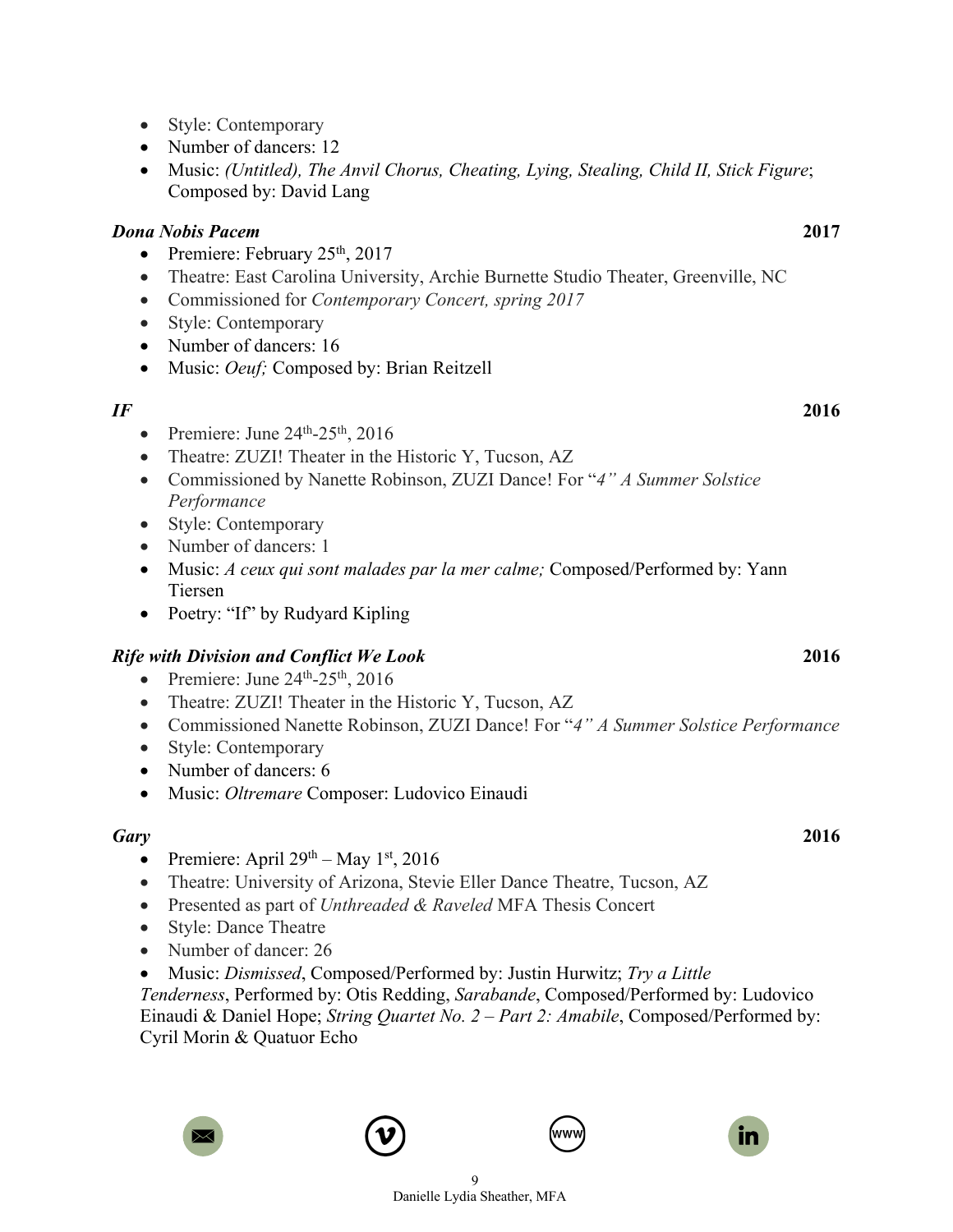#### *I Hear the Clock Tick* **2016**

- Live Premiere: April  $17<sup>th</sup>$ , 2016
- Venue: Tucson Museum of Art, Tucson, AZ
- Number of Dancers: 6
- Television premiere: April  $29<sup>th</sup>$ , 2016
- Venue: Fox 11, Channel 13 News, Tucson, AZ
- Number of dancers: 2
- Presented as part of promotional events for thesis concert *Unthreaded & Raveled*
- Style: Contemporary
- Music: *Dismissed*, Composed/Performed by: Justin Hurwitz

#### *How did it get so late so soon?* **2016**

- Premiere: March  $6<sup>th</sup>$ , 2016
- Theatre ZUZI! Theater in the Historic Y, Tucson, AZ:
- Presented as part of *No Frills A Dance Happenin'* community engagement /advertisement for thesis concert
- Style: Contemporary
- Number of dancers: 2
- Music: *Sarabande*, Composed/Performed by: Ludovico Einaudi & Daniel Hope

#### *Dances for Harp* **2015**

Culminating collaboration with harpist Rachel Knight and the School of Music at The University of Arizona

- Premiere: December  $8<sup>th</sup>$ , 2015
- Theatre: University of Arizona, Stevie Eller Dance Theatre, Tucson, AZ
- Presented as part of *Last Chance to Dance, A Current Affair Fall 2015*
- Style: Classical Ballet
- Number of dancers: 10
- Music: *Variations on a Theme in Ancient Style* Composed by: Carlos Salzedo, Performed by: Rachel Knight
- *\_\_\_\_\_\_\_\_\_\_\_\_\_\_\_\_\_.* **2015** • Premiere: June  $4<sup>th</sup>$ , 2015
	- Theatre: Le Regard du Cygne, Paris, France
	- Presented as part of the Florida State University Study in Paris Program
	- Style: Contemporary
	- Number of dancers: 2
	- Performed in silence

#### *Ballade per una Corte Medievale* **2015**

• Premiere: May  $1<sup>st</sup>$ , 2015









10 Danielle Lydia Sheather, MFA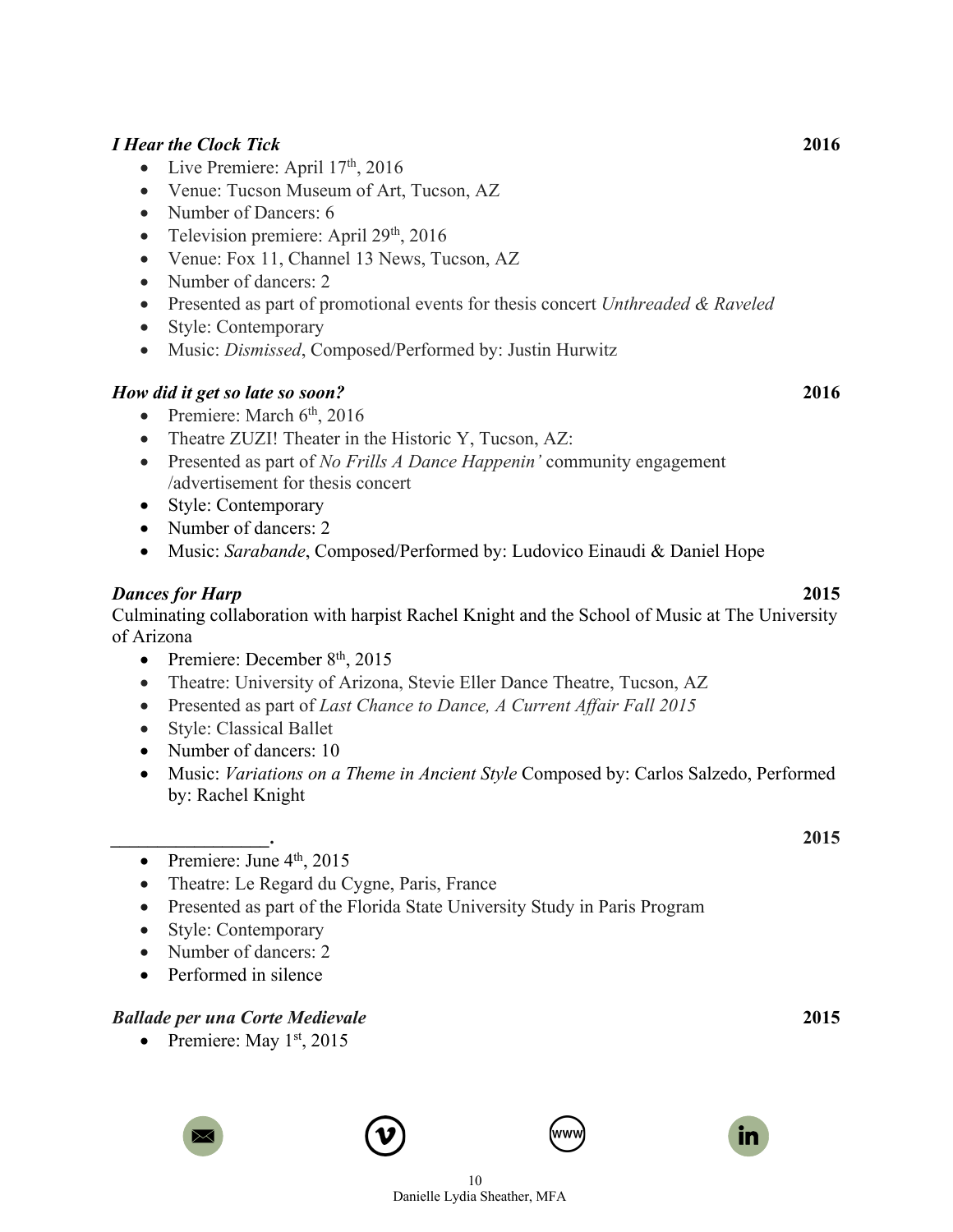- Theatre: University of Arizona, Ina Gittings Studio Theater, Tucson, AZ
- Commissioned by Harpist Rachel Knight for her Doctoral Thesis at the University of Arizona's School of Music
- Commissioned Performance: Arizona Harp Experience Tucson, AZ
- Presented as part of *Last Chance to Dance Spring Here & Now Spring 2015*
- Candidacy Report for M.F.A Advancement at the University of Arizona's School of Dance
- Style: Classical Ballet
- Number of dancers: original work 1, completed work 3
- Music: *Nordische Ballade* Composed by: Franz Poenitz Performed by: Rachel Knight

### *An Attempt at Debunking Sir Isaac Newton, Which May or May not Have Failed* **2015**

- Premiere: May  $5<sup>th</sup>$ , 2015
- Theatre: University of Arizona, Ina Gittings Studio Theater, Tucson, AZ
- Presented as Part of *Last Chance to Dance Here & Now Spring 2015* Tucson, AZ
- Progress Report for M.F.A Advancement at the University of Arizona's School of Dance
- Style: Contemporary
- Number of dancers: 7
- Music: *Newton's Cradle*; Composed/Performed by: Ludovico Einaudi & PCME Parco Delle Musica Cotemporaenea Ensemble

### *In Between the In Between* **2015**

- Premiere: April  $30<sup>th</sup>$ ,  $2015$
- Theatre: University of Arizona, Stevie Eller Dance Studios, Tucson, AZ
- Presented as part of the University of Arizona Advanced Choreography Course
- Style: Contemporary
- Number of dancers: 2
- Music: *Drum Battle*; Justin Hurwitz

### *Bagatelle Pour Mon Papa* **2014**

- Premiered: November 7th, 2014
- Theatre: Theatre: University of Arizona, Ina Gittings Studio Theater, Tucson, AZ
- Presented as part of the University Graduate and Professional School Council Student Showcase, and *Last Chance to Dance Breaking Boundaries Fall 2014*
- Style: Contemporary
- Number of dancers: 1
- Music: *Coral Solo* Composed/Performed by: Ludovico Einaudi

#### *Happy Distance* **2011**

- Premiered: March  $19<sup>th</sup>$ -20<sup>th</sup>, 2010
- Theatre: Baryshnikov Arts Center, New York, NY







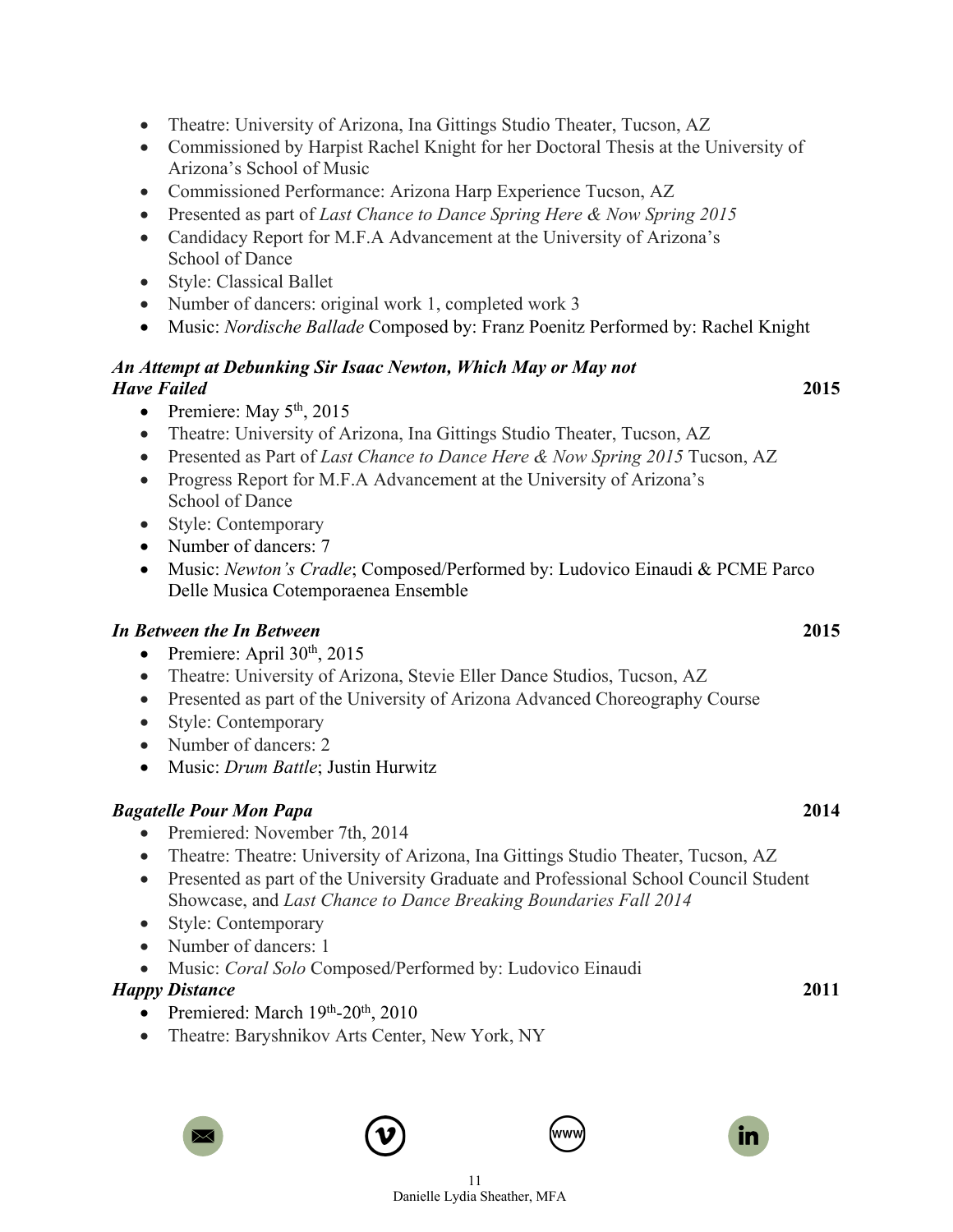- - 12 Danielle Lydia Sheather, MFA
- Presented as Part of for BalaSole Dance Company's performance *Collections*
- Style: Contemporary
- Number of dancers: 1
- Music: *Sleepwalk,* Composed/Performed by: Santo & Johnny

#### *Yesterday I Imagined to Let it Be* **2003**

- Premiere: April  $25<sup>th</sup>$  April  $27<sup>th</sup>$ ,  $2003$
- Theatre: University at Buffalo, Center for the Arts, Black Box Theatre, Buffalo, NY
- Presented as part of *Young Choreographers Showcase*
- Style: Modern
- Number of dancers: 8
- Music: *Yesterday*, Composed/Performed by: The Beatles; *Imagine*, Composed/Performed by: John Lennon; *Let It Be*, Composed/Performed by: The Beatles

#### *Mirrored* **2002**

- Premiere: March  $14<sup>th</sup>$   $15<sup>th</sup>$ ,  $2002$
- Theatre: University at Buffalo, Center for the Arts, Drama Theatre, Buffalo, NY
- Presented as part of *Dancer's Workshop*
- Style: Jazz
- Number of dancers: 11
- Music: *Man in the Mirror*, Performed by: Michael Jackson

#### **Selected Works**

Below is a selection of top scoring choreography for competitive dance studios throughout the United States and Canada

| <b>I Am Changing</b>    | Solo        | 2014 |
|-------------------------|-------------|------|
| <b>Beautiful Flower</b> | Solo        | 2014 |
| Stand Up                | Production  | 2014 |
| Sorry                   | Small Group | 2014 |
| It Will Rain            | Duet        | 2013 |
| <i>Everybody Hurts</i>  | Large Group | 2013 |
| Too Late                | Trio        | 2012 |
| Little Suzy             | Production  | 2011 |

# **ADMINISTRATIVE & PRODUCTION EXPERIENCE**

#### **Southern Utah University 2019-Present ACDA Co-Head for Fundraising**

• Along with one other colleague facilitated fundraising events, donor engagement, and logistics. Raised in excess of \$14,000 in three months in an effort to have our students attend ACDA without any financial burden.

### **SUU Dance Newsletter**







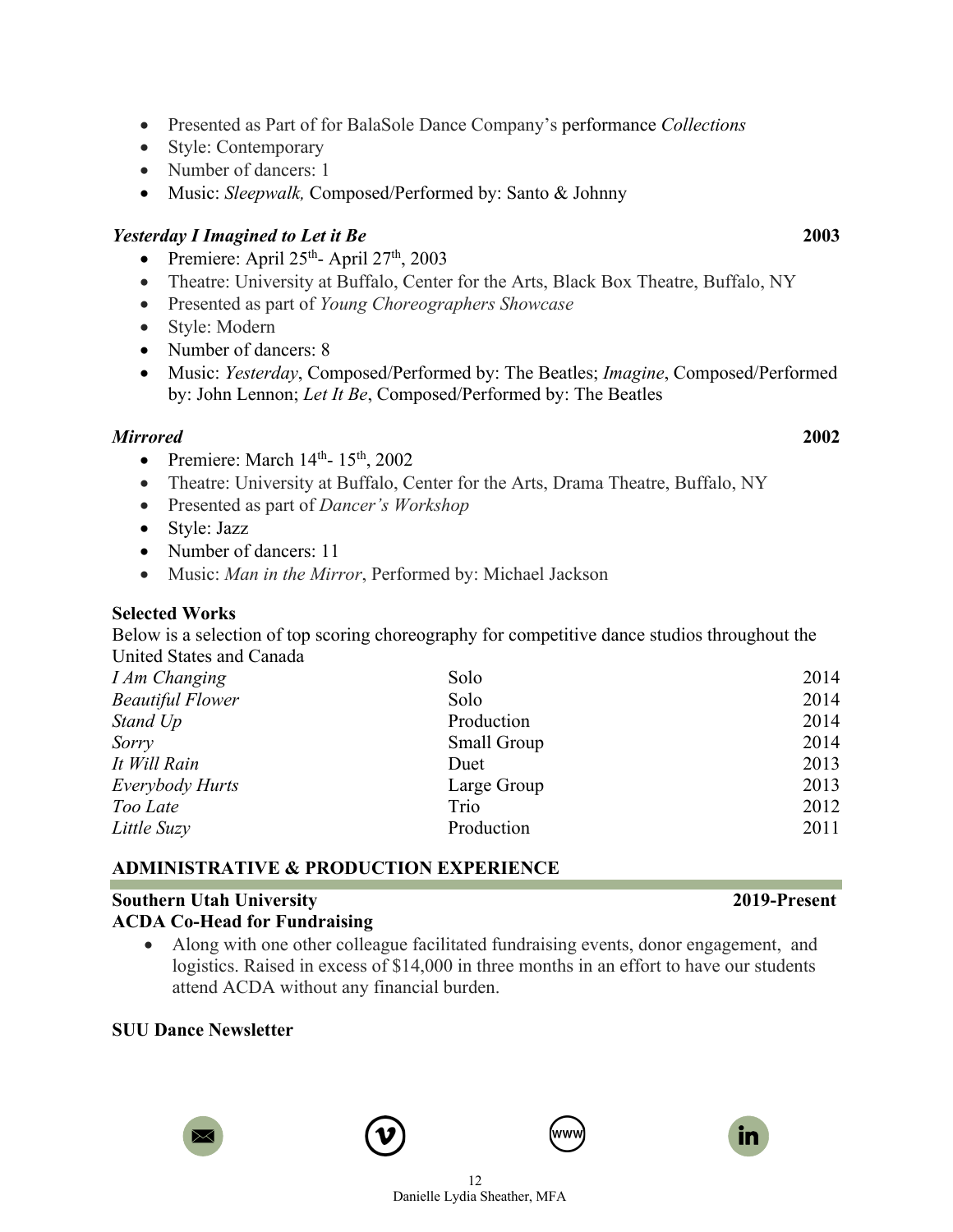• Curated E-Newsletter highlighting SUU Dance Events circulated to prospective students complied and distributed through Mail Chimp

#### **University at Buffalo (Buffalo, NY) 2017-2019** *Raising the Barre* **Editor**

• Edited and curated the monthly E-Newsletter highlighting UB Dance Events, Faculty and Student Spotlights, Alumni News, and Accomplishments circulated to donors, patrons, friends, alumni, current and prospective students complied and distributed through Mail Chimp and multiple Social Media Platform

#### **Marketing and Advertising Representative UB Dance Social Media**

• Responsible for marketing and advertising campaigns for UB Dance following published in accordance with the University's branding policies

#### **University of Arizona (Tucson, AZ) 2015-2016 Unthreaded & Raveled Director/Producer/Manager**

- Helped create an online social media presence with several platforms including, Facebook and Brown Paper Tickets
- Responsibilities included: developing rehearsal and technical schedules, designing promotional materials and events, managing the box office and budget, facilitating communications between technical and artistic staff, and coordinating closing reception and community events

# **Spring Preview**

# **Co-Producer**

- Helped to create the first M.F.A showings to promote the works of dance graduate students at the university
- Created promotional materials and built an online social media presence

# **Arizona Jazz Dance Showcase**

# **Assistant to the Director:**

- Arizona Jazz Dance Showcase a major dance festival hosted by the School of Dance and the University of Arizona
- Duties ranged from liaising between guest faculty, assistants and director, arranging travel plans, budgeting, marketing, and advertising
- Authored the Operating Manual for the entire festival

#### **End of Semester Non-Majors Showings Director/Producer/MC**

• Duties included scheduling, communicating with technical team, and carrying out all responsibilities of running the show







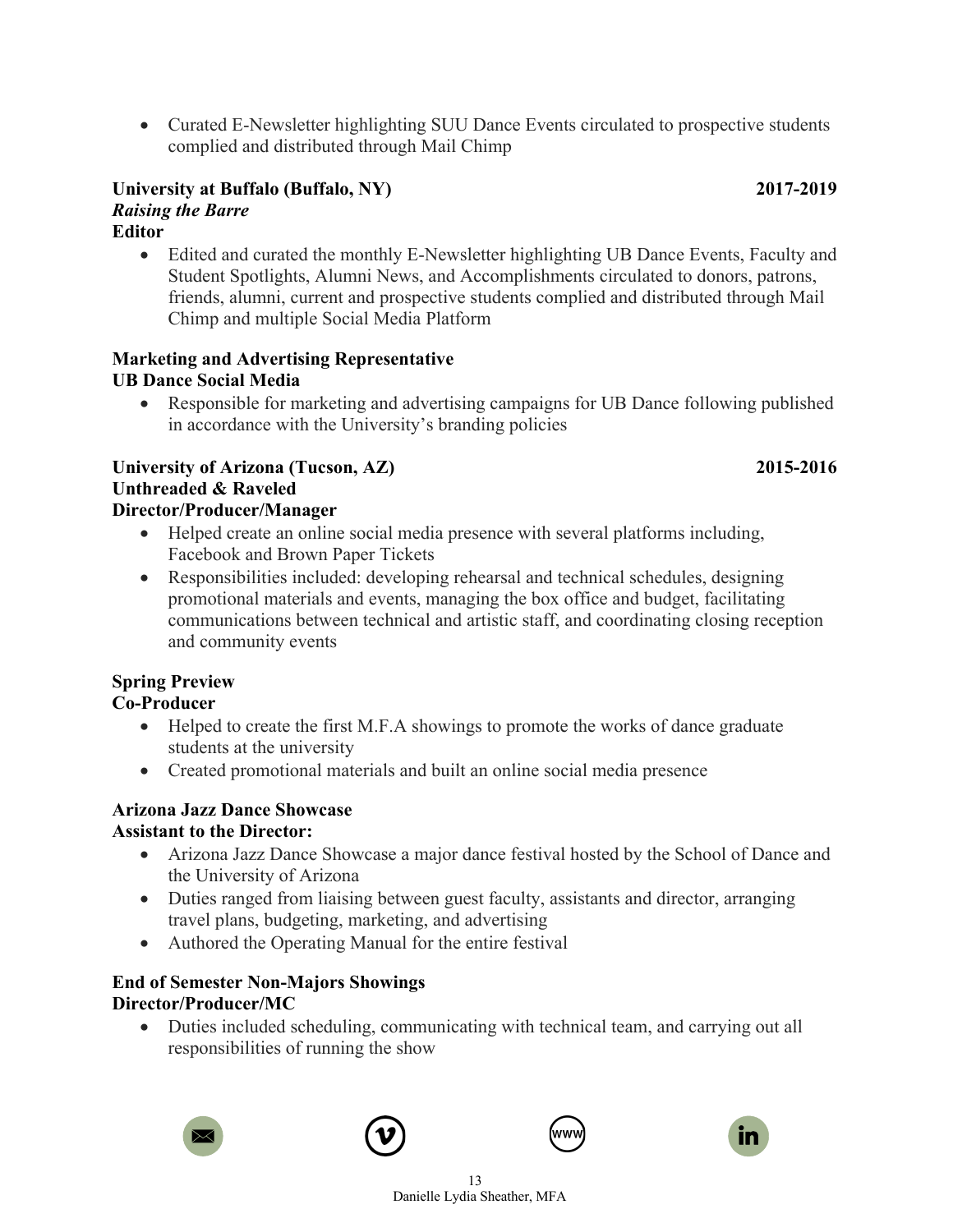| It Factor Dance (Williamsburg, VA)<br><b>Co-Founder</b>                                                                                                 |                        |                              | 2011      |
|---------------------------------------------------------------------------------------------------------------------------------------------------------|------------------------|------------------------------|-----------|
| Workshop for young professionals interested in pursuing a career in the arts<br>$\bullet$                                                               |                        |                              |           |
| <b>State University of New York at Buffalo (Buffalo, NY)</b><br><b>Dancers Workshop Director</b><br>Appointed Director of the student-run dance company |                        |                              | 2002-2003 |
| PERFORMANCE EXPERIENCE                                                                                                                                  |                        |                              |           |
| <b>Notable Repertoire</b>                                                                                                                               |                        |                              |           |
| Nascimento                                                                                                                                              | Ensemble               | David Parsons                | 2016      |
| Depth of Field                                                                                                                                          | Ensemble               | Anouk van Dijk               | 2016      |
| Minus 16                                                                                                                                                | Ensemble               | Ohad Naharin                 | 2016      |
| <b>First Line</b>                                                                                                                                       | Ensemble               | Ohad Naharin                 | 2016      |
| John Doe                                                                                                                                                | Excerpts               | Imre van Opstal              | 2015      |
| Sacre Du Printemps                                                                                                                                      | Solo                   | Paul Taylor                  | 2015      |
| The Uncommitted                                                                                                                                         | Ensemble               | Paul Taylor                  | 2015      |
| There is a Time                                                                                                                                         | Trio                   | Jose Limón                   | 2014      |
| Psalms                                                                                                                                                  | Ensemble               | Jose Limón                   | 2014      |
| <b>Dance Companies</b>                                                                                                                                  |                        |                              |           |
| Mirela Roza and Dancers                                                                                                                                 | Dancer                 | Mirela Roza                  | 2017      |
| <b>UA Dance Ensemble</b>                                                                                                                                | Dancer                 | Jory Hancock                 | 2014-2016 |
| <b>BalaSole Dance Company</b>                                                                                                                           | Soloist                | Roberto Villanueva           | 2011      |
| Alumni All-Star Concert                                                                                                                                 | Dancer                 | Jeanne Fornarola             | 2010      |
| Truthdance                                                                                                                                              | Dancer                 | Rebecca Houck                | 2006      |
| <b>Push Factor Dance</b>                                                                                                                                | <b>Featured Dancer</b> | Jacqui Young                 | 2004      |
| Zodiaque Dance Company                                                                                                                                  | <b>Featured Dancer</b> | Tom Ralabate                 | 2000-2003 |
| <b>Studiowerks Dance Ensemble</b>                                                                                                                       | Dancer                 | <b>Bill Thomas</b>           | 1999      |
| <b>Festival/Showcase Performances</b>                                                                                                                   |                        |                              |           |
| <b>USHS Shakespeare Showcase</b>                                                                                                                        | Soloist                | Danielle Sheather            | 2019      |
| The Gathering                                                                                                                                           | Dancer                 | Torn Space Theater           | 2017      |
| Limon: Professional Studies                                                                                                                             | Ensemble               | Martha Graham Studios        | 2014      |
| Spring Choreographers Showcase                                                                                                                          | Dancer                 | Peridance Theater            | 2014      |
| New York Fashion Week                                                                                                                                   | Dancer                 | The Box                      | 2012      |
| <b>Boro Magazine Launch Party</b>                                                                                                                       | Choreo/Dancer          | The Foundry                  | 2011      |
| <b>Artery Dance Showcase</b>                                                                                                                            | Dancer                 | Times Square Arts            | 2005      |
| Katherine Dunham Lec/Dem                                                                                                                                | Dancer                 | <b>CUNY LaGuardia</b>        | 2005      |
| <b>International Dance Festival</b>                                                                                                                     | <b>Featured Dancer</b> | The Duke on 42 <sup>nd</sup> | 2004      |
|                                                                                                                                                         |                        |                              |           |

**Commercial Entertainment** Holland America Line: 2008-2009







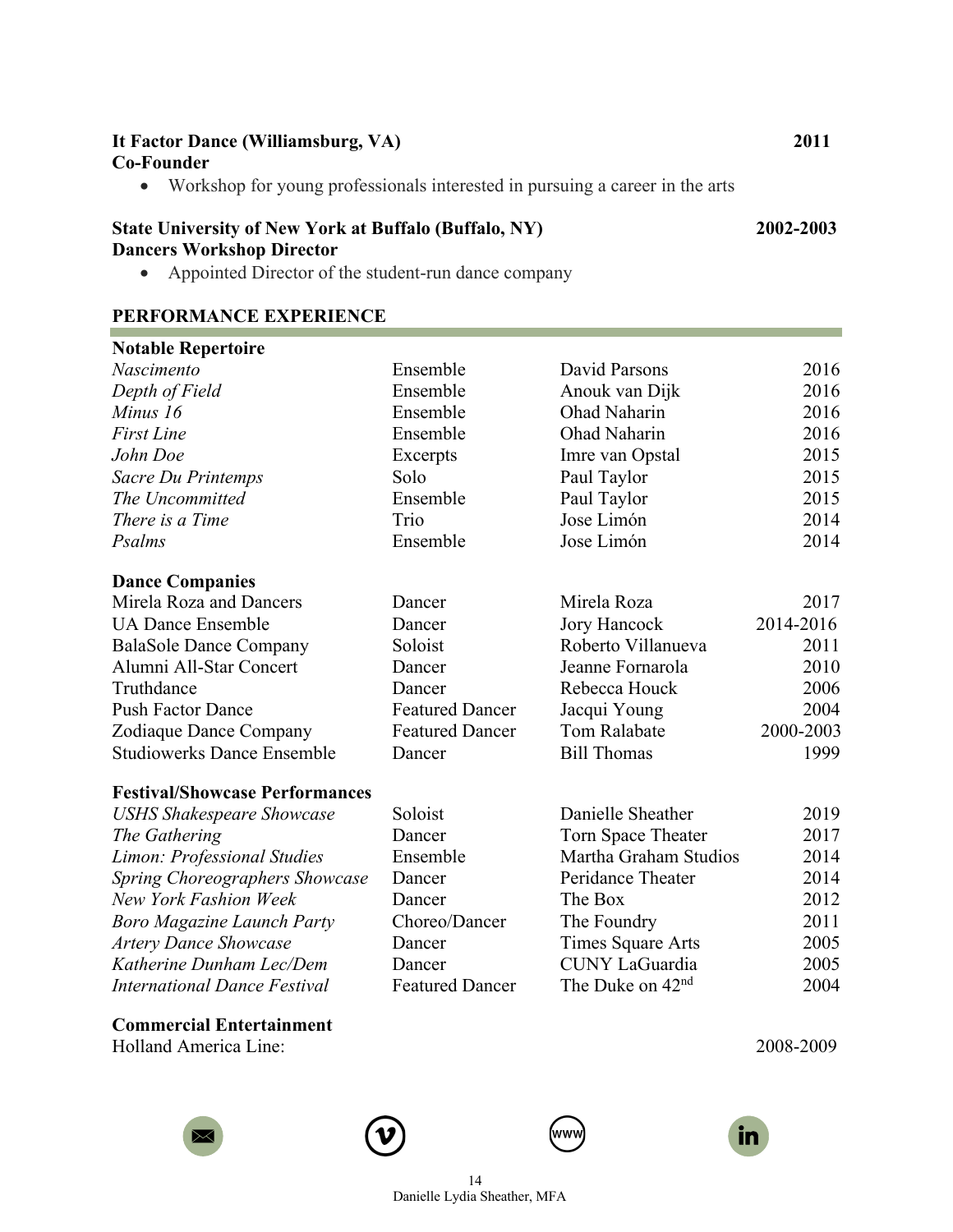| MS Rotterdam                                                                                                    | <b>Featured Dancer</b>                                           | <b>Chase Brock</b>                                                          |                        |
|-----------------------------------------------------------------------------------------------------------------|------------------------------------------------------------------|-----------------------------------------------------------------------------|------------------------|
| <b>Busch Gardens Europe:</b><br>American Jukebox<br>This is Oktoberfest<br>Kinetics!<br><b>Monster Stomp</b>    | Dance Captain<br>Dance Captain<br>Dance Captain<br>Dance Captain | Liz Penn<br>Liz Penn<br>John Dean Harvey<br>Carrie Morgan                   | 2007                   |
| Holland America Line:<br>MS Statendam<br>MS Maasdam                                                             | Adagio Dance Capt.<br><b>Featured Dancer</b>                     | John Charron<br>Patti Colombo                                               | 2005-2006<br>2004-2005 |
| <b>Shade Entertainment</b><br>Turco's Magic                                                                     | Soloist                                                          | Liz Piccoli                                                                 | 2006                   |
| <b>Canadian National Exhibition</b><br>Legends in Concert                                                       | Dancer                                                           | Gwen Bloom                                                                  | 1996                   |
| <b>Yorkdale Performances</b><br><b>Estee Lauder</b>                                                             | Dancer                                                           | Gwen Bloom                                                                  | 1996                   |
| <b>AMC</b> Theaters<br><b>AMC Movie Theater Opening</b>                                                         | Dancer                                                           | Gwen Bloom                                                                  | 1996                   |
| <b>Tours</b><br><b>Sesame Street Live:</b><br>Let's Be Friends                                                  | Ernie                                                            | <b>VEE</b> Corporation                                                      | 2003-2004              |
| Film, Television, and Video<br>Busch Entertainment Corp.<br><b>Wedding Workout DVD</b><br><b>Chain Reaction</b> | <b>Featured Dancer</b><br>Personal Trainer<br>Contestant         | National TV Commercial<br><b>Diamante Pictures</b><br>The Game Show Network | 2007<br>2007<br>2007   |
| <b>Summer Stock Theater</b><br>Copacabana<br>The King and I                                                     | Dancer/Ens.<br><b>Ballet Dancer</b>                              | Lynne Kurdziel-Formato<br>Lynne Kurdziel-Formato                            | 2002<br>2002           |
| <b>Regional Theater</b><br><b>Arrivals and Departures</b><br>Guys and Dolls<br>Oliver                           | Traveler<br>Mimi<br>Ens.                                         | Kate Greenway<br>Kate Greenway<br>Kate Greenway                             | 1999<br>1998<br>1997   |

# PROFESSIONAL DANCE TRAININ

**American Dance Festival (Durham, NC) 2018**







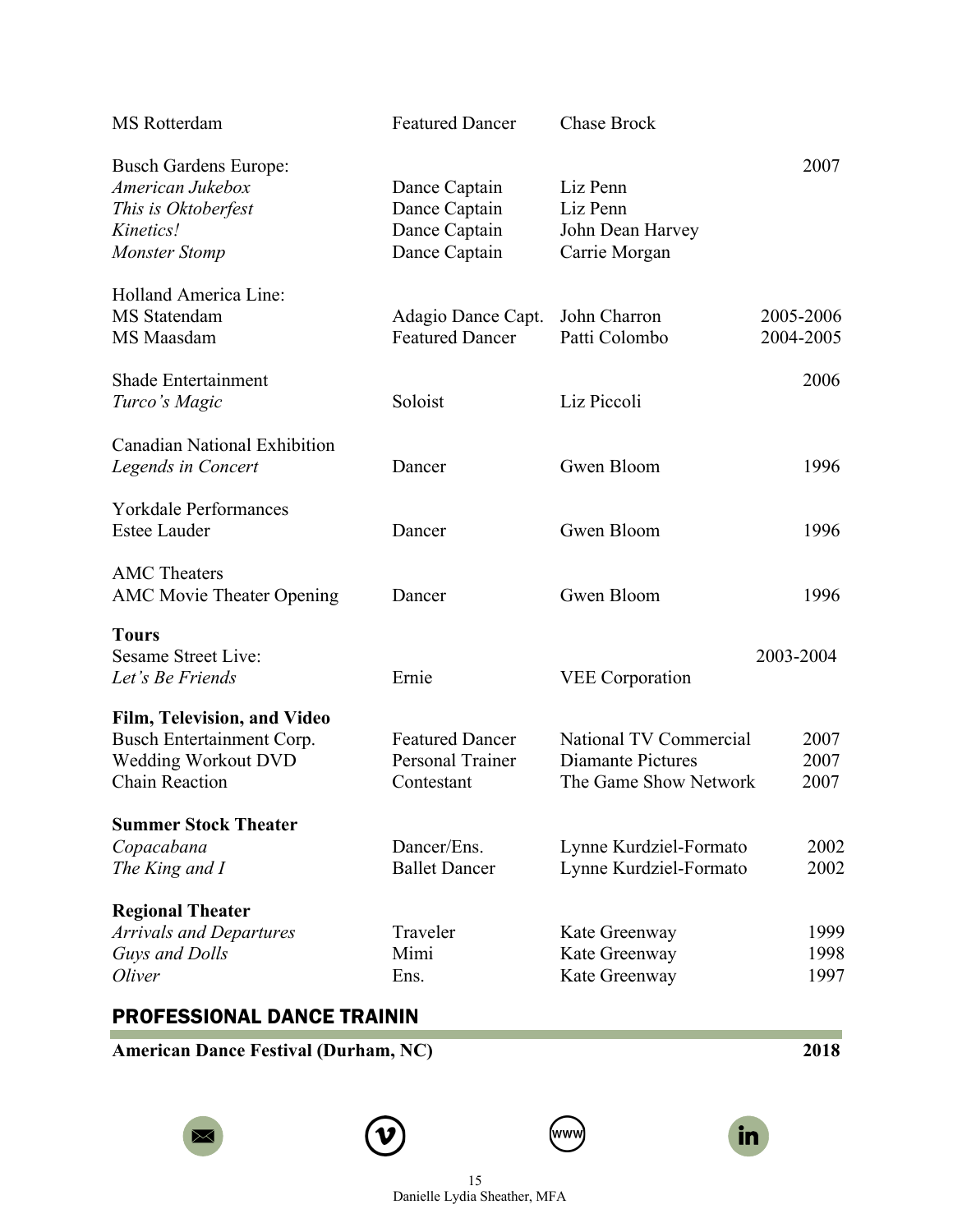| <b>Shen Wei Dance Arts</b>                                                                                                                                                                                                                            | 2017 |
|-------------------------------------------------------------------------------------------------------------------------------------------------------------------------------------------------------------------------------------------------------|------|
| Participant in the Winter Dance Intensive in NYC with Shen Wei and various company<br>members in technique, partnering, improvisation, performance qualities, site specific<br>works, repertoire, Yoga, and Pilates<br>$\bullet$                      |      |
| <b>Chunky Move One Body, One Career Intensive (Melbourne, Australia)</b><br>Invited to attend a ten-day Countertechnique intensive with Chunky Move Artistic<br>Director Anouk van Dijk, Nina Wollny and Alexander Technique expert Tom Koch          | 2016 |
| <b>Gaga Technique Residency (Tucson, AZ)</b><br>Participant in 3 month residency at the University of Arizona with Guy Shomroni and<br>Yaniv Abraham<br>Repertoire Minus 16 and First Line<br>$\bullet$<br>Selected to perform Minus 16<br>$\bullet$  | 2016 |
| <b>Off Jazz (Nice, France)</b><br>Received a grant to study jazz dance pedagogy with Gianin Loringett                                                                                                                                                 | 2015 |
| <b>Akar Danz (Bern, Switzerland)</b><br>Graham Technique Workshop with Mario Camacho, former Martha Graham company<br>$\bullet$<br>member                                                                                                             | 2015 |
| <b>Netherlands Dans Theater (Den Haag, Netherlands)</b><br>Open Studio workshop at Korzo with Imre van Opstal, Nederlands Dans Theater<br>company member                                                                                              | 2015 |
| Centre Nationale de la Danse (Pantin, France)<br>Invited to study Countertechnique Intensive with Chunky Move Artistic Director, Anouk<br>van Dijk                                                                                                    | 2015 |
| The Paul Taylor School (New York, NY)<br>Invited to study with Ruth Adrien and Taylor Two company members.<br>$\bullet$<br>Repertoire showings included excerpts from Le Sacre Du Printemps (solo), (1980) and<br>$\bullet$<br>The Uncommitted (2011) | 2014 |
| Limón Spring Studies Program (New York, NY)<br>Invited to study with current and former company members<br>$\bullet$                                                                                                                                  | 2014 |

• Accepted to participate in the Dance Professionals Educator Workshop with Gerri

• Repertoire showings of *There is a Time -Time to Mourn* (1956) and *Psalms* (1967) performed at Peridance Capezio Center and Martha Graham Studios in New York City



Houlihan





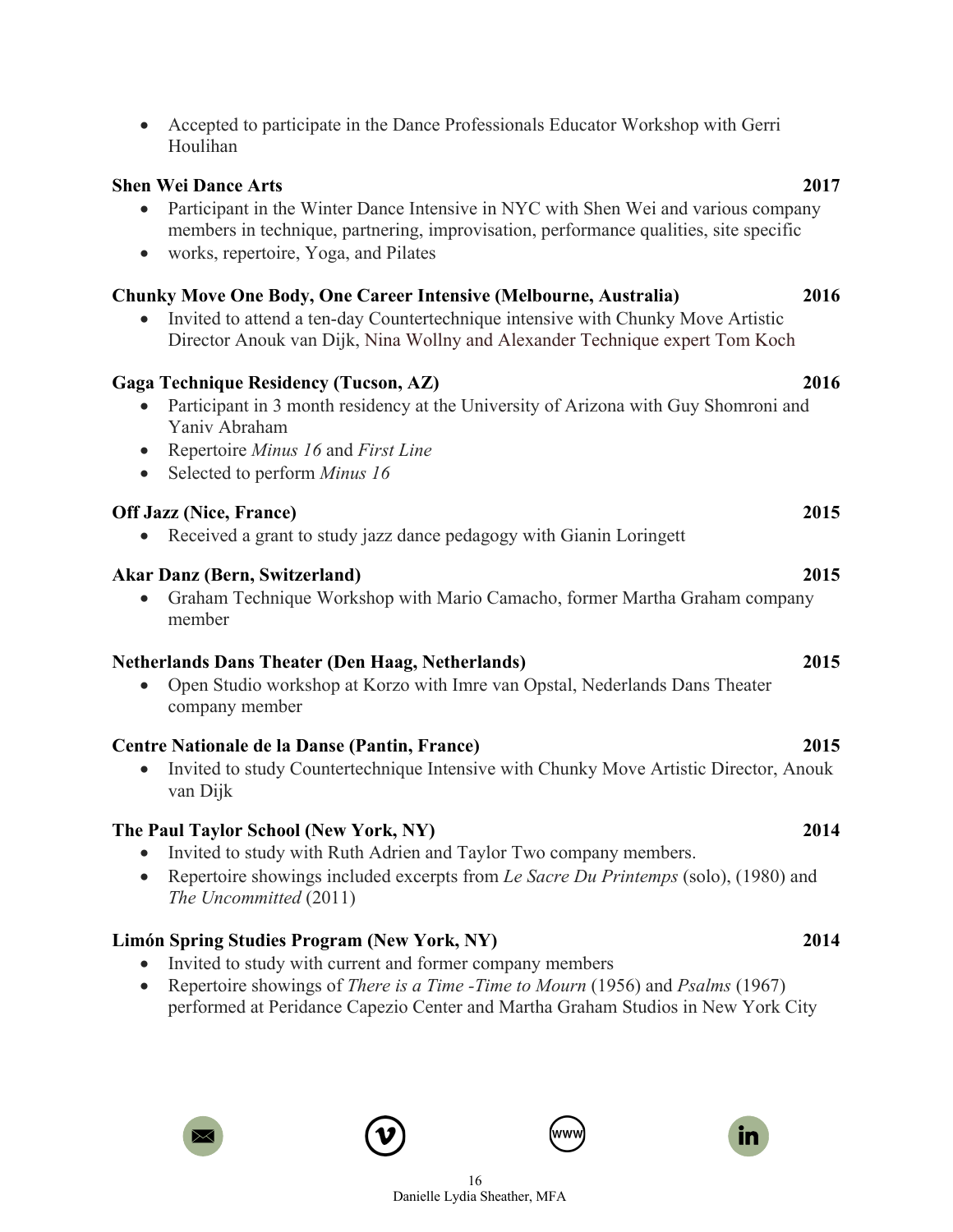# ADDITIONAL DANCE TRAINING

| Steps on Broadway                                                                                                                                                 | 2003-2014 |
|-------------------------------------------------------------------------------------------------------------------------------------------------------------------|-----------|
| Peridance Capezio Center                                                                                                                                          | 2003-2014 |
| Dance Sport NYC                                                                                                                                                   | 2013      |
| Broadway Dance Center Intern Program                                                                                                                              | 2004      |
| Sydney Dance Company, Sydney, Australia                                                                                                                           | 2003      |
| American College Dance Festival                                                                                                                                   | 2001-2003 |
| The National Ballet of Canada Children's Program                                                                                                                  | 1986-1988 |
| PROFESSIONAL CERTIFICATIONS                                                                                                                                       |           |
| <b>Progressing Ballet Technique (Toronto, Canada)</b>                                                                                                             | 2018      |
| Certification in somatics based practices for the ballet class Intermediate, Senior &<br>Advanced levels                                                          |           |
| <b>American Ballet Theater® (New York, NY)</b>                                                                                                                    | 2014      |
| Certified American Ballet Theater® for Levels Pre-Primary-Level 5                                                                                                 |           |
| Horton Pedagogy Teacher Workshop (New York, NY)                                                                                                                   | 2014      |
| Invited to study with Ana Marie Forsythe, Chair of the Horton Department at the Ailey<br>$\bullet$<br>School                                                      |           |
| The workshop included daily classes, lecture demonstrations and hands on experience<br>$\bullet$<br>teaching the Lester B. Horton Technique                       |           |
|                                                                                                                                                                   |           |
| Dharma Yoga Center (New York, NY)<br>500 hr Certification with partial scholarship                                                                                | 2012      |
| <b>Sonic Yoga (New York, NY)</b>                                                                                                                                  | 2009      |
| 200hr Certification with an invite to the mentorship program upon graduation                                                                                      |           |
| <b>ADDITIONAL CERTIFICATIONS</b>                                                                                                                                  |           |
| <b>Question, Persuade Respond Training (Cedar City, UT)</b>                                                                                                       | 2020      |
| Practical and Proven Suicide Prevention Training from the QPR Institute                                                                                           |           |
| Prevent Child Abuse Utah (Cedar City, UT)                                                                                                                         | 2019      |
| <b>Workplace Violence Prevention Training</b><br>Training to identify potentially violent situations to keep help campus safe and secure                          | 2019      |
| Intersections: Preventing Harassment & Sexual Violence (Cedar City, UT)<br>Launched by The Office of Equity, Diversity, & Inclusion, training completed in sexual | 2019      |
| harassment, discrimination, retaliation, and other forms of abusive conduct                                                                                       |           |
| Non-Supervisor: Preventing Harassment & Title IX/Campus SAVE Act Buffalo, NY) 2018                                                                                |           |

• Training to raise awareness about harassment and discrimination







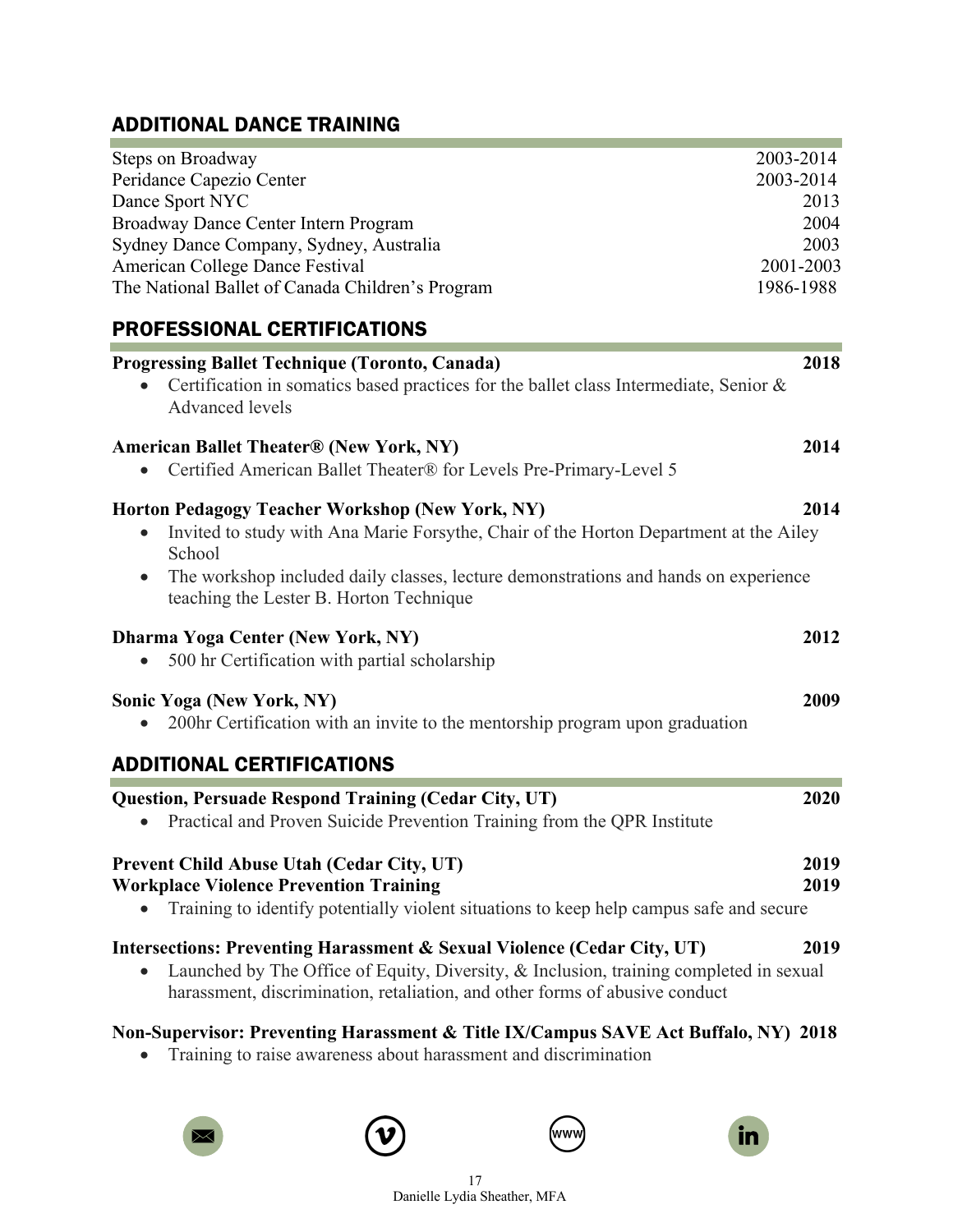• Advocate for the LGBTQ Community to develop a more open and welcoming environment on campus

#### PUBLICATIONS & INVITED CONFERENCE PRESENTATIONS

#### **White Wave SoloDuo Showcase 2019**

*IF*

• Invited to present original choreography, *IF* at Dixon Place in Manhattan, NY as part of the 4th annual White Wave SoloDuo Showcase

#### **White Wave DUMBO Dance Festival 2018**

- *awhile*
	- Invited to present original choreography, awhile at Gelsey Kirkland Arts Center in Brooklyn, NY as part of the 2018 White Wave DUMBO Dance Festival

#### **Dance Wave's Dancing Through College Performance Showcase 2018**

• Invited to present original work and represent the University at Buffalo at Hunter College in Manhattan, NY as part of the 2018 Dance Wave College Fair

#### **Dance Science and Somatics Educators 2018**

### **"Dance Science and Somatics—Integration into Coursework."**

• Invited to present a Roundtable discussion geared towards the integration of somatic practices employed in the ballet classes I teach and their effects on creating an aesthetic of functional turnout and sound anatomical alignment

# **WAXworks Showcase 2018**

*IF*

• Invited to present original choreography, IF through the WAXworks Showcase held at Triskelion Arts in Brooklyn, NY on March 25th, 2018

#### **WordPress Blog 2015-Present**

**"Pourquoi Pas Danser le Monde"** 

- **www.pourquoipasdanserlemonde.com**
	- WordPress Blog discussion dancing aboard and throughout the US

# **Stewards of Children Certificate (Greenville, NC) 2017**

• Training in Child Sexual Abuse Recognition, Response, and Prevention provided by the Tedi Bear Children's Advocacy Center

### **Distance Education Certification (Greenville, NC) 2016**

• Completed Course work in curriculum development including Course Management, Learning Technologies, and Universal Design

### **Safe Zone Certified Instructor (Greenville, NC) 2016**



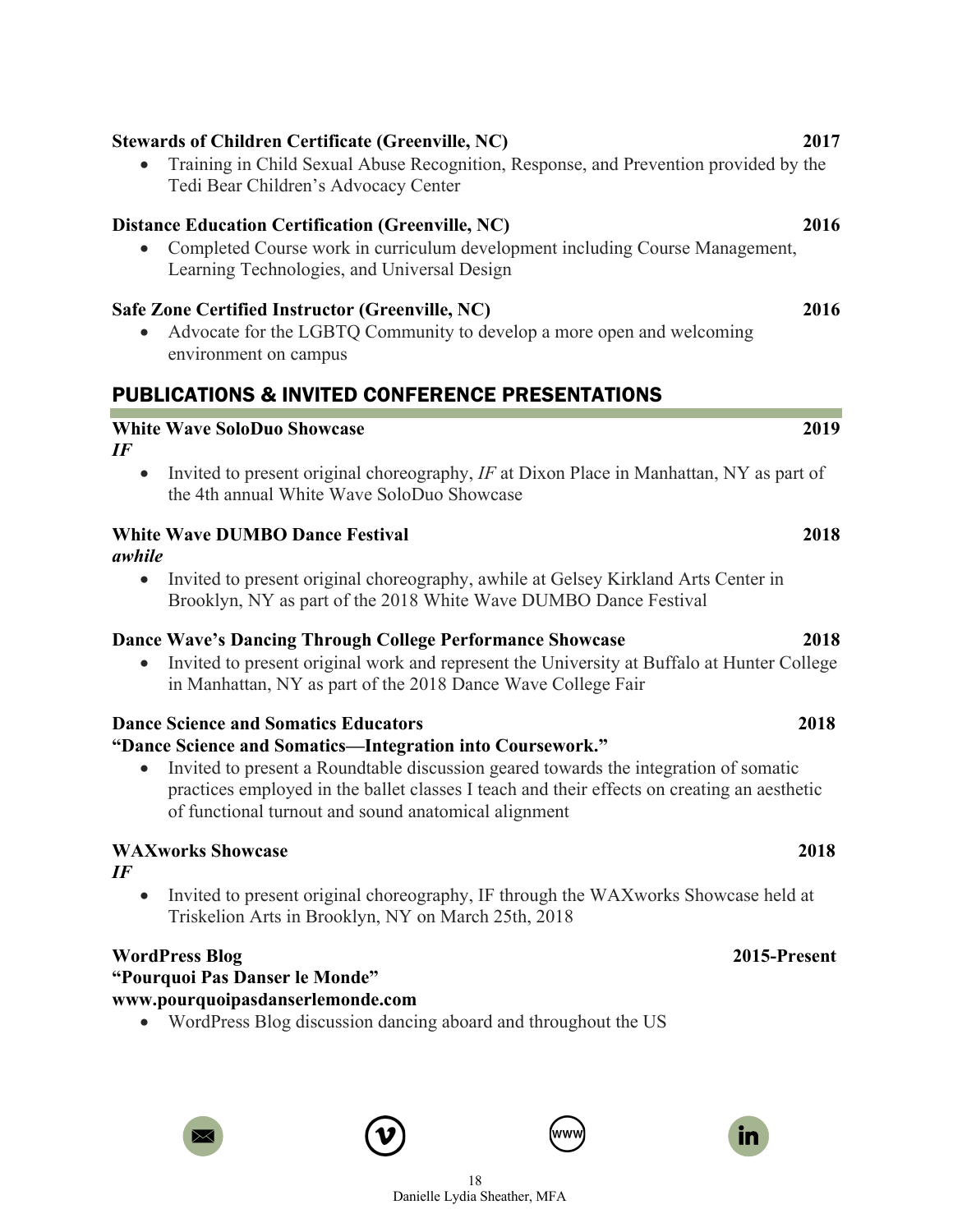| <b>National Dance Education Organization (Washington, DC)</b><br>"Beginning Modern Dance How To: Pioneered Movement not<br><b>Simply Steps"</b>                                                                       | 2016 |
|-----------------------------------------------------------------------------------------------------------------------------------------------------------------------------------------------------------------------|------|
| Invited to present a movement session geared towards beginning modern dance students<br>$\bullet$<br>that allows them to be successful by altering the way movement is typically taught in a<br>beginning dance class |      |
| <b>National Dance Education Organization (Phoenix AZ)</b><br>"Informing the Artistic Process: Preserving Legacies to<br><b>Illuminate Artistic Processes"</b>                                                         | 2015 |
| Invited to present research pertaining to the preservation and documentation of Bella<br>$\bullet$<br>Lewitzky, Merce Cunningham, and Paul Taylor                                                                     |      |
| <b>Florida State University's College of Fine Arts Newsletter</b><br>"Week 2: A Palais, A Studio, A Museum, and Some Killer Classes"<br>Author, Dance In Paris Summer Study Abroad Update                             | 2015 |
| <b>Dharma Yoga Center Blog</b><br>"Self-Study (Svadhyaya): A Journey Within"<br>Author, Official Dharma Yoga Blog<br>$\bullet$                                                                                        | 2012 |
| <b>Dance Magazine</b><br>"An Overview of Psychological Issues that Affect Ballet Dancers"<br>Senior Undergraduate Thesis Author<br>$\bullet$<br>Excerpt printed in Dance Magazine<br>$\bullet$                        | 2003 |

# **SERVICE**

#### **Southern Utah University (Cedar, City, UT) 2019-Present Undergraduate Dance, Faculty Advisor**

• Faculty advisor for seven undergraduate dance majors advising in Study Abroad, Summer Study and overall study and progress at Southern Utah University.

### **Undergraduate Dance and Musical Theater, Committee Member**

- Curriculum Design for the new progressive Jazz Dance Program, the first approved Jazz Dance program in the state of Utah.
- Curriculum Design for Remote Dance History II Summer Session
- Curriculum Re-Design for Cross-Cultural Dance, Dance History II: Aesthetics and Criticism, Musical Theatre Dance II, and all Tap Technique Courses
- Collaborator in curriculum development and implementation of new and existing initiatives for undergraduate dance and musical theater majors at Southern Utah University. Curriculum Design for the new progressive Jazz Dance Program

# **Arizona Recruitment, Dance Project Leader**







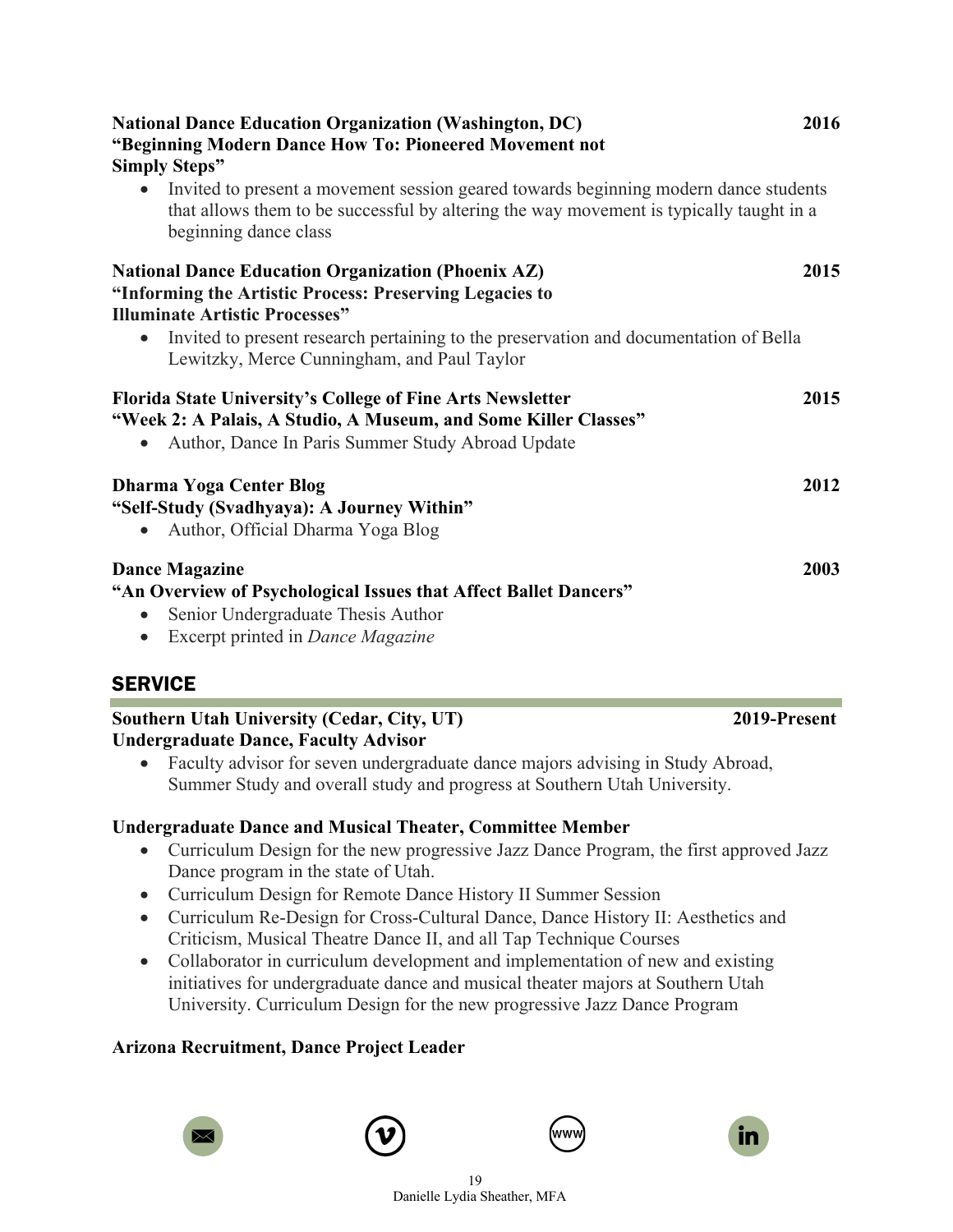• In an effort to strengthen our relationship with Arizona Community Colleges and High Schools to recruit prospective students, I have led the efforts in planning, developing, and implementing the 2020 Arizona Recruitment trip for dance where I along with another colleague will be teaching master classes and executing Q&A's for multiple schools.

#### **American College Dance Festival, Faculty Advisor**

• Contributor to the logistical framework to prepare and attend the American College Dance Festival at Gonzaga University in Washington State.

#### **Capstone, Evaluator & Panelist**

• Read, provided feedback, and evaluated seven capstone papers/presentations for the TA 4751 course

#### *Continuum***, Faculty Mentor/Lighting Designer/Warm-up Lead**

• Mentoring two undergraduate students for their pieces selected to be performed in the 2019 Student Showcase in addition to serving as lighting designer for one piece and leading the company in cast warm-up

#### *Tabula Rasa* **Audition, Presenter, Panelist**

• Choreographed and taught audition material for the contemporary portion of the fall auditions

#### **SUU Dance, Audition/Interview Panelist**

• Assisted with selection of incoming undergraduate students. Choreographed and taught audition material for the jazz portion of auditions.

#### **SUU Musical Theater/Theater Dance Placement Auditions, Audition Faculty**

• Aided in the placement of musical theater and theater students for dance courses. Taught the jazz and tap portions of the audition.

#### **Las Vegas Academy of the Arts (Las Vegas, NV) 2019 Audition Panelist & SUU Dance Recruiter**

• Represented Southern Utah University's Dance Program sitting on the audition panel as well as served as recruiter for the program during non-teaching hours and sent out acceptance and scholarship audition forms to prospective students

#### **University at Buffalo (Buffalo, NY) 2017-2019** *ChoreoLab***, Faculty Mentor**

• Mentoring senior student in her for her piece title *Toana* which has been accepted to perform in the spring *ChoreoLab* 2018 performance

#### **Undergraduate Dance, Committee Member**







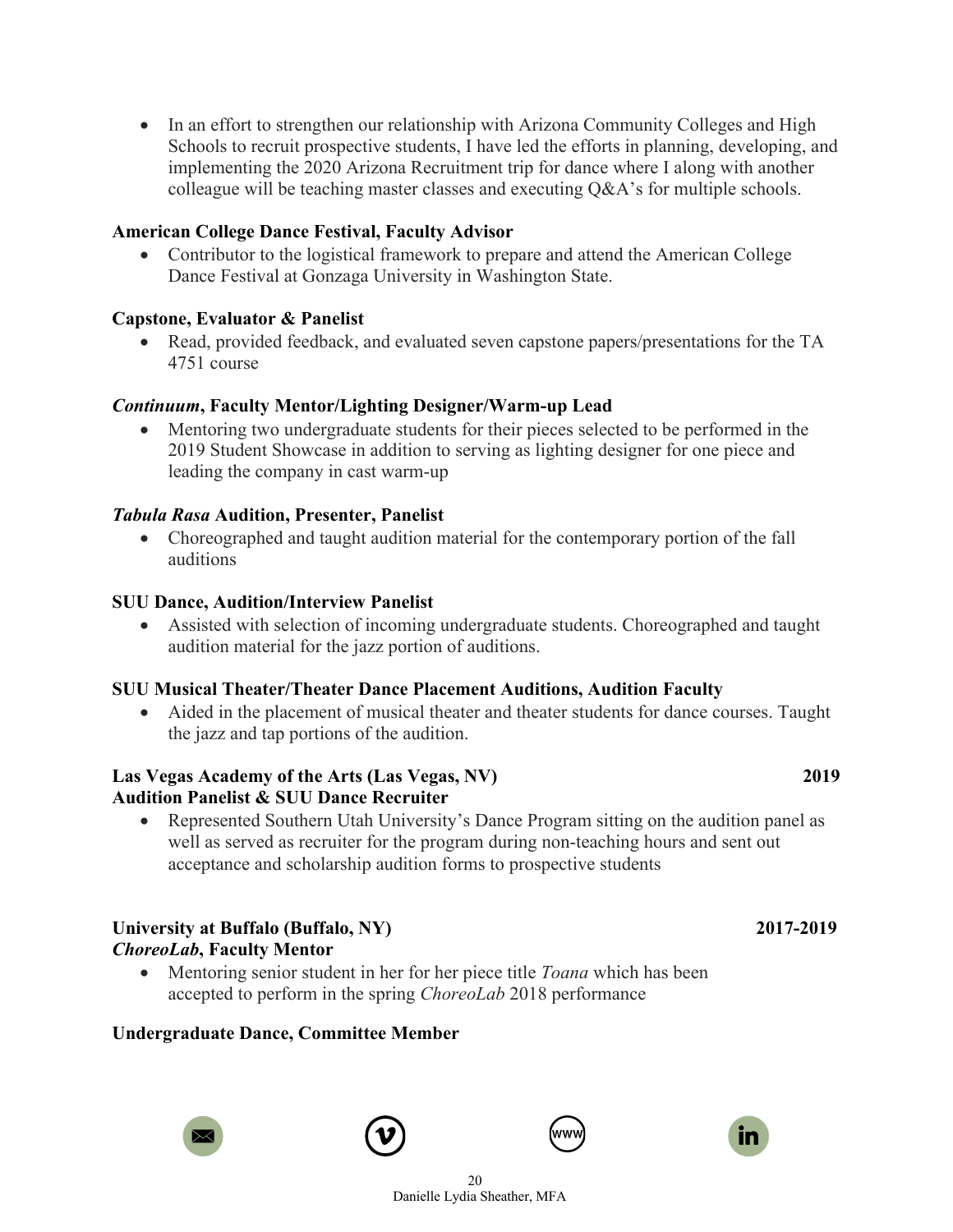• Collaborator in the development and implementation of new and existing initiatives for undergraduate dance majors at the University at Buffalo

### **Zodiaque Dance Company Gala, Committee Member**

• Service providing event planning for the 45th Anniversary of Zodiaque Dance Company including the compiling material, creating, editing, and rendering of a 30 minute history of the company and editing original music for the finale

#### **Conditioning Program, Faculty**

• Spearheading classes that occur twice a week as part of a developing conditioning program the program. Classes provided include, Progressing Ballet Technique®, Pilates, and Yoga before regularly scheduled ballet class to increasing safe practices and uphold injury prevention.

#### **Center for Undergraduate Research & Creative Activities, Faculty Mentor**

- Mentored students successfully through the group application process to receive funding DUMBO Dance Festival
- Students received the Fine Arts Award at the 2019 Celebration of Academic Excellence

#### **Experiential Learning, Faculty Mentor**

• Mentored students successfully through the individual application process to receive funding for DUMBO Dance Festival

#### **Crowdfunding: UB to DUMBO, Project Leader**

• Inaugural faculty project leader for the Department of Theatre & Dance on the successful completion of a crowdfunding campaign.

#### **Zodiaque Dance Company, Administrator**

- Curated mailing lists for Zodiaque Dance Company Invites for Fall and Spring Performances
- Created Templates for Zodiaque Dance Invites and sent out evites via MailChimp

#### **Zodiaque Dance Company Audition, Presenter, Panelist**

• Choreographed and taught audition material for the ballet portion of the fall auditions

### *Emerging Choreographer's Showcase***, Faculty Mentor**

• Mentored senior student in her for her piece title *Recordi* which has been accepted to perform in the fall Emerging Choreographer's Showcase

### **BFA Dance Program, Faculty Mentor**

• Mentored sophomore student accepted to American Dance Festival with full 6-week scholarship







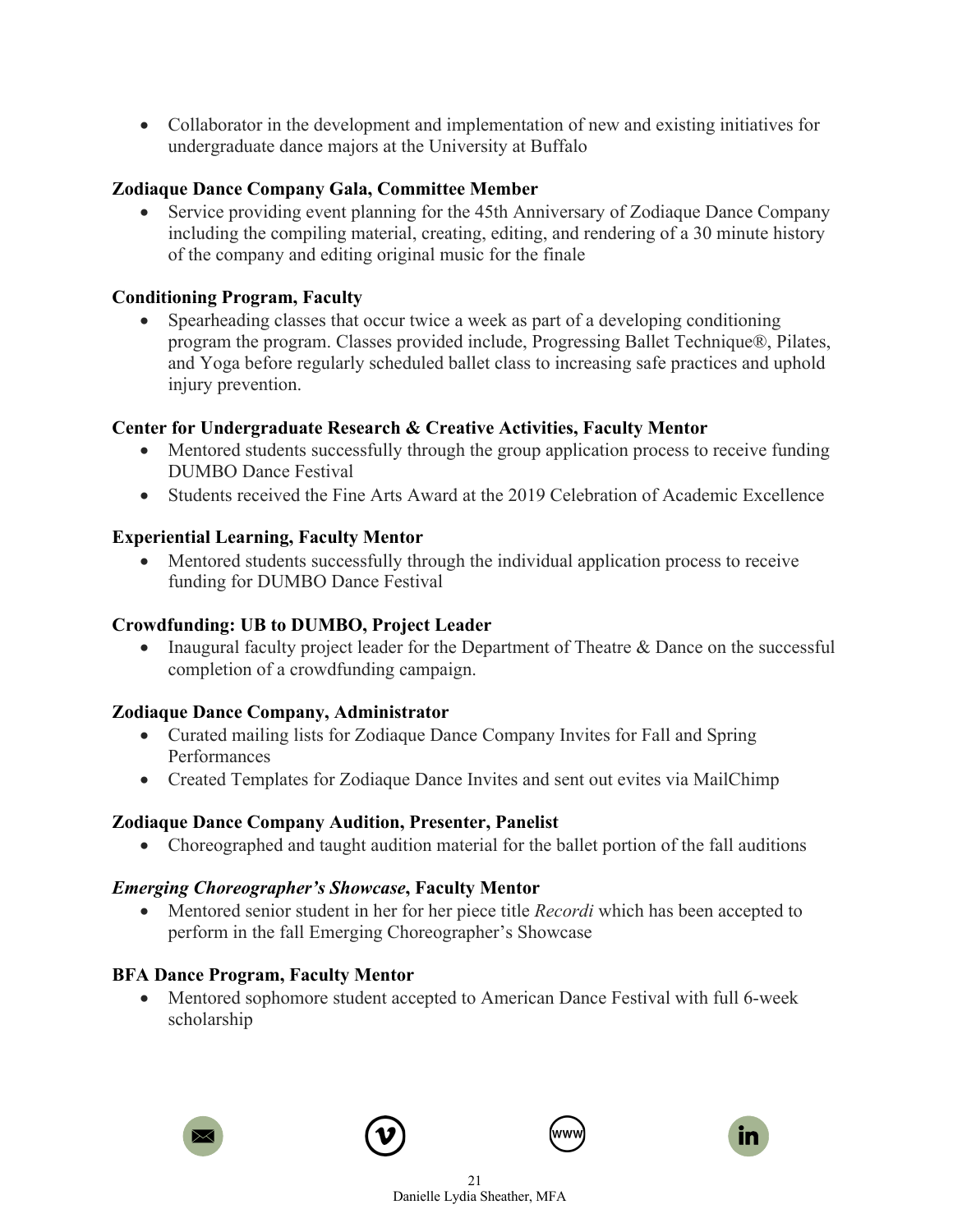#### **University Honors College, Faculty Mentor**

• Mentored sophomore student in her honors project, "Balancing Act: Physics and Dance"

#### **Zodiaque Dance Ensemble, Faculty Mentor**

• Mentored senior student for her piece, *Fuller Intent* which was selected for the NYSDEA Conference at Nazareth College

#### **Zodiaque Dance Ensemble, Audition Panelist**

• Assisted with the selection of ensemble members chosen from current undergraduate and graduate students

#### **Broadway Bootcamp, Faculty**

• Taught a dance master class for prospective high school students

#### **UB Dance, Audition/Interview Panelist**

• Assisted with selection of incoming undergraduate and graduate students.

#### **UB Musical Theater, Audition Faculty**

- Choreographed and taught the dance portion for prospective students in BFA Musical Theatre
- Taught the dance portion of the auditions for *Women on the Verge of a Nervous Breakdown*

#### **Tiananmen Square, Choreographic Assistant**

• Assisted Jeanne Fornarola, Director of Dance, with choreography for *Tiananmen Square* a production currently being workshopped for Off-Broadway

#### **John Lehrer Summer Dance Intensive, Volunteer**

• Assisted with set-up and breakdown of closing reception

#### **National High School Dance Festival (Pittsburgh, PA) 2018 Volunteer Faculty & UB Dance Recruiter**

• Represented University at Buffalo's Dance Program by teaching classes in Ballet, Contemporary and Jazz as well as served as recruiter for the program during nonteaching hours

#### **East Carolina School of Theater and Dance (Greenville, NC) 2016-2017 Incoming Freshman Audition, Presenter, Panelist & Interviewer**

- Reviewed student applications for admissions
- Choreographed and taught original material for the Ballet and Modern portions of the audition

#### *Dance 2017* **Mainstage Audition, Presenter, Panelist**







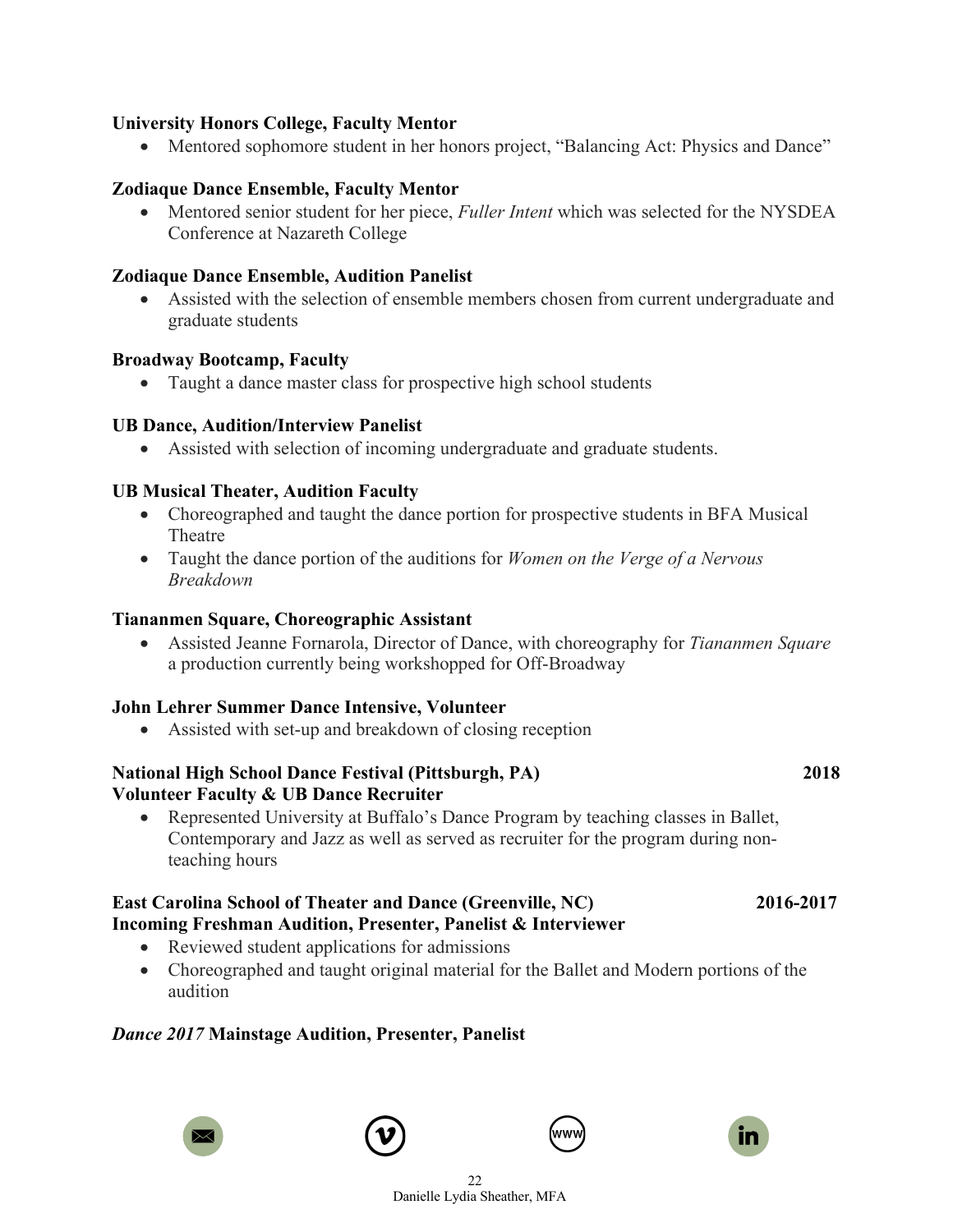$23$ Danielle Lydia Sheather, MFA

• Choreographed and taught audition material for the ballet portion of Main Stage auditions

#### **BFA Dance Program, Faculty Mentor**

• Mentoring students for Senior Choreography Showcase, Composition, and Professional Preparations, Summer Study

#### **Day of Dance, Faculty**

• Taught Modern and Tap classes for Spring 2017 Community Outreach and Recruitment event at East Carolina University

#### **Cook Club, Faculty Mentor**

• In an effort to educate dance and theater majors about healthy eating habits and options, this club was developed to help service a desire the students requested. Weekly, recipes were emailed and the club met monthly to cook a meal together

### **Community Outreach (Greenville, NC) 2016**

### **Voter Outreach and Registration, Volunteer**

• Aided in registering East Carolina University students and the community at large to vote in the 2016 Election, providing details about dates, times, and locations for both casting votes and volunteer opportunities

### **University of Arizona School of Dance (Tucson, AZ)**

### **Dance Advisory Board, Graduate Student Representative 2014-2016**

• Invited to become the graduate student representative for the Dance Advisory Board

### **Jewish History Museum/Holocaust History Center, Rehearsal Assistant**

• Assisted in the preparation for performances showcased during the *Shadows of the Dreamers* event

#### **Graduate and Professional School Council 25th Anniversary Gala, Performer**

• Invited to perform for the event as part of the evening's entertainment At Tucson Museum of Art

#### **Guest Artist Series, Media Liaison**

- Transferred rehearsal video footage from Ohad Naharin's and the Jerome Robbins trust residencies for the Dance Resource Library
- Edited audio files for UA Dance Ensemble performances of *Antique Epigraphs* and *The Visit*

#### **Progressions: Dance, Poetry, Prose, Performer**

• Invited to perform, stage choreography and guided improvisation at the Honors College Event celebrating women of influence

#### **Momentum in Six, House Manager**







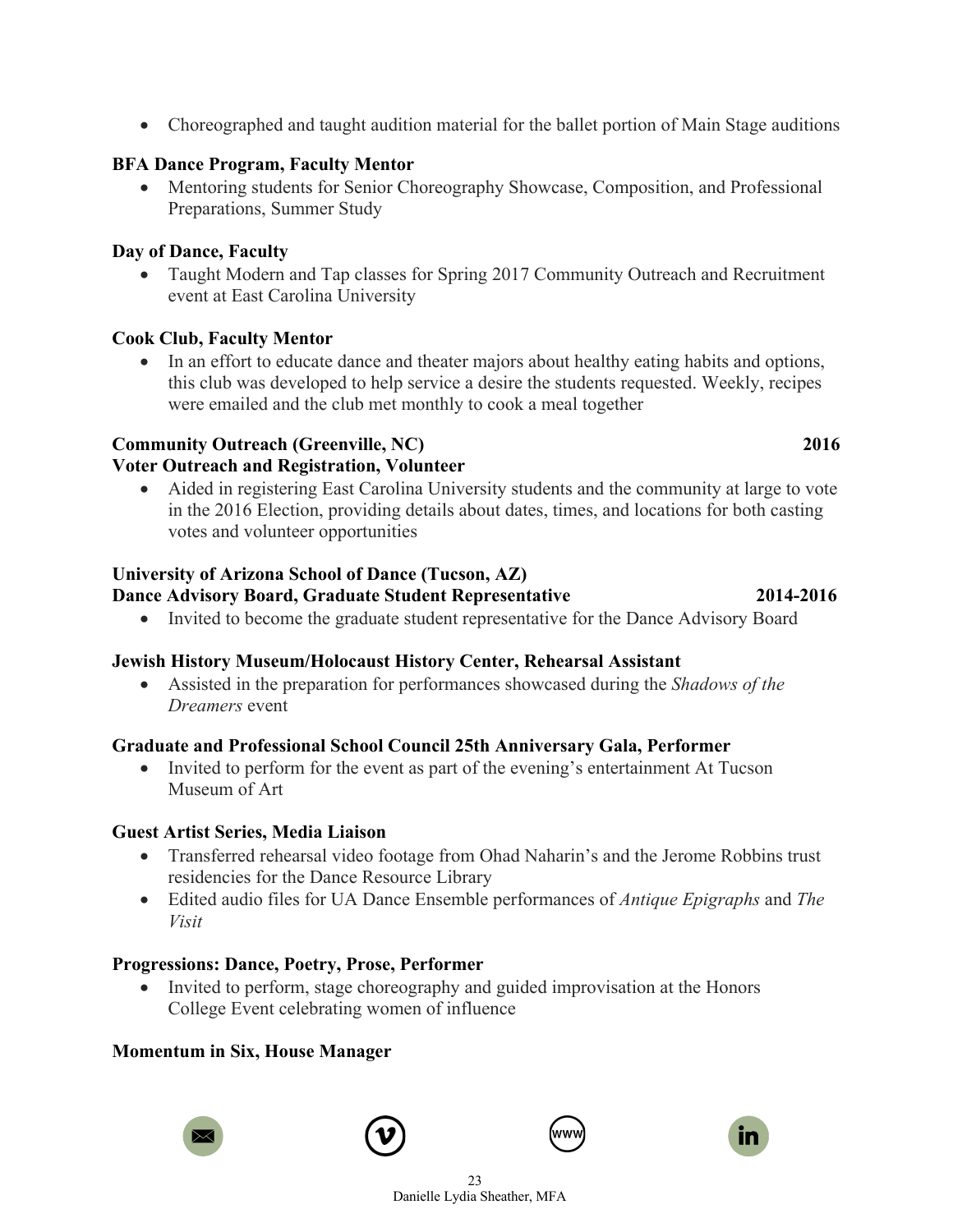• Volunteer position for Graduate Thesis Concert

#### **Premium Blend, Usher**

• Assisted in various front-of-house duties for patrons of the theater

#### **Mission Gardens, Volunteer**

• Community Engagement Project with the University Fellows included planting seed, and assisting with the garden related work

# AWARDS & ACCOMPLISHMENTS

| Women and Dance Conference, (New York City, NY)<br>Listed as an Emerging Choreographer finalist for the Conference presentation                                               | 2017         |
|-------------------------------------------------------------------------------------------------------------------------------------------------------------------------------|--------------|
| University of Arizona (Tucson, AZ)<br>Outstanding Graduate Teaching Assistant for the College of Fine Arts<br>Outstanding Graduate Teaching Assistant for the School of Dance | 2016         |
| Graduate Fine Arts Creative Achievement Award<br>Graduate and Professional Student Council Showcase, Fine Arts Winner                                                         | 2015<br>2014 |
| <b>Starpower National Dance Competition (Ocean City, MD)</b><br><b>Best Choreography</b><br>$\bullet$                                                                         | 2010         |
| <b>State University of New York at Buffalo (Buffalo, NY)</b><br><b>SUNY Chancellor Award</b><br>$\bullet$<br>Student Leadership Award<br>$\bullet$                            | 2003         |
| <b>National Honors Society Memberships (National level)</b><br>Psy Chi<br>$\bullet$<br>Golden Key<br>$\bullet$<br>Phi Beta Kappa<br>$\bullet$                                 | 2003         |
| <b>Starquest National Dance Competition (Pittsburg, PA)</b><br><b>Miss Starquest</b><br>$\bullet$                                                                             | 1999         |
| Dance Masters of America (Buffalo, NY)<br>Best Overall Dancer – Dance Masters of America 1996<br><b>GRANTS &amp; SCHOLARSHIPS</b>                                             | 1996         |
| <b>Southern Utah University</b><br><b>Curriculum Innovation Grant</b>                                                                                                         | 2020         |







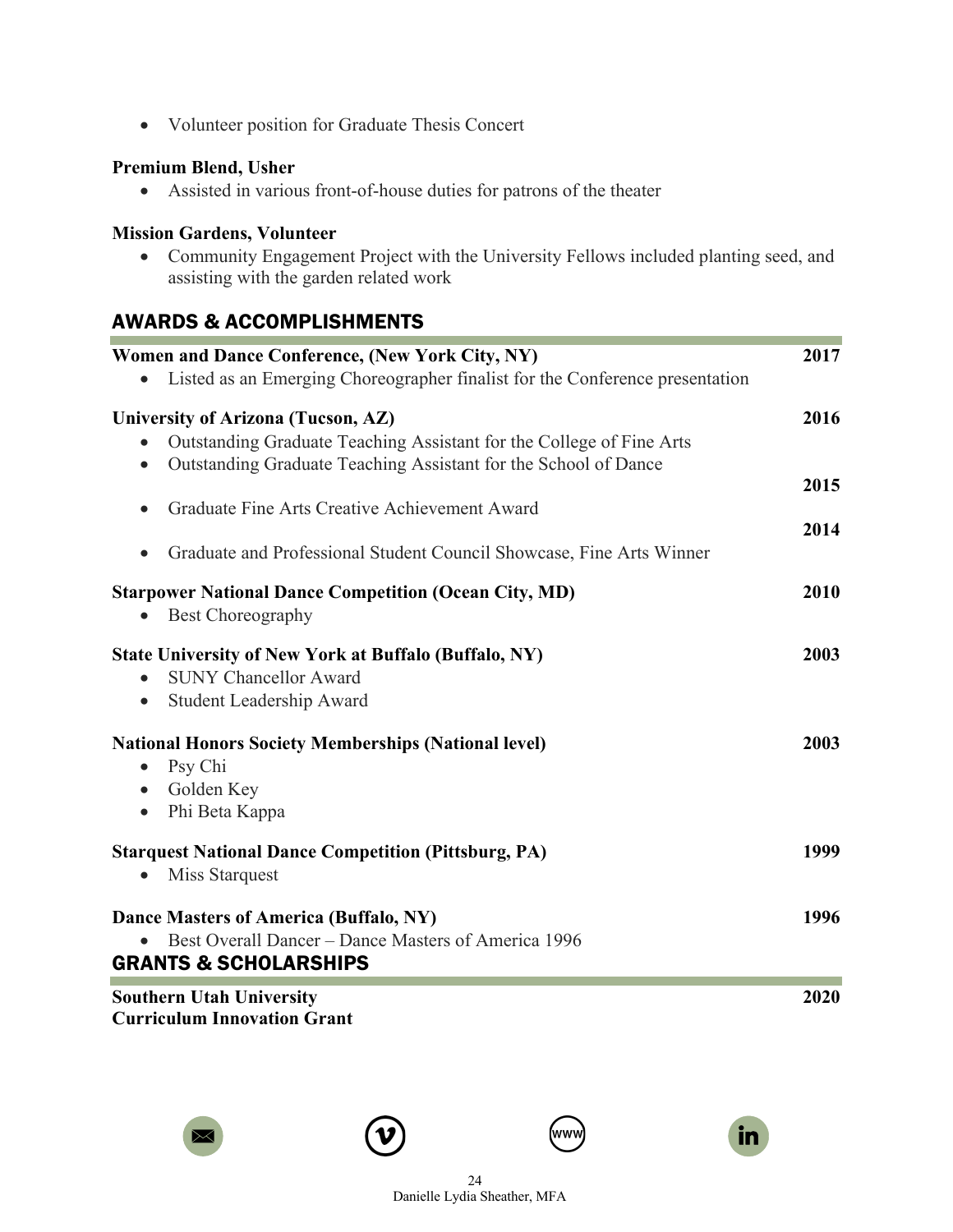| Recipient of two Undergraduate Research Curriculum Innovation Grants for the<br>$\bullet$<br>development of the Dance History Canon<br>Recipient of the Diversity & Global Learning Curriculum Innovation Grant for re-design<br>$\bullet$<br>of the Cross Cultural Dance course |           |
|----------------------------------------------------------------------------------------------------------------------------------------------------------------------------------------------------------------------------------------------------------------------------------|-----------|
| <b>College of Visual and Performing Arts Experiential Learning Grant</b><br>Recipient of the award and written on behalf of the students attending ACDA's<br>Northwest Regional Conference                                                                                       | 2020      |
| <b>Faculty Travel Fund Recipient</b><br>Recipient of the award to attend and teach for attending ACDA's 2020 Northwest<br>Regional Conference                                                                                                                                    | 2020      |
| <b>Faculty Development Support Fund</b><br>Recipient of the award to attend the 2019 Women in Dance Conference                                                                                                                                                                   | 2019      |
| <b>University at Buffalo</b><br>United University Professions Discretionary Lump Sum Award (Buffalo, NY)<br>Granted discretionary lump sum award approved by University at Buffalo President,<br>Satish K. Tripathi                                                              | 2018      |
|                                                                                                                                                                                                                                                                                  |           |
| University of Arizona (Tucson, AZ)<br><b>Fine Arts Graduate College Fellowship</b><br>Fellowship awarded for graduate school funding<br>$\bullet$                                                                                                                                | 2014-2016 |
| <b>University Fellows Travel Grant</b><br>Grant approved for funding travel to Nice, France for research into jazz dance pedagogy<br>in Europe                                                                                                                                   | 2015      |
| <b>Medici Scholarship Fine Arts Department</b><br>Scholarship awarded for research into jazz dance pedagogy in Europe                                                                                                                                                            | 2015      |
| <b>Graduate, Professional School Council Research and Project Grant</b><br>Grant approved to study with Gianin Loringett in Nice, France                                                                                                                                         | 2015      |
| <b>University of Arizona Fellows Award</b><br>Fellowship awarded based on academic merit and proven industry success upon<br>acceptance to the University of Arizona's School of Dance M.F.A. Program                                                                            | 2014      |
| <b>Dharma Yoga Center Tuition Scholarship (New York, NY)</b><br>Scholarship Recipient to study for the 500hr Teacher Training                                                                                                                                                    | 2012      |